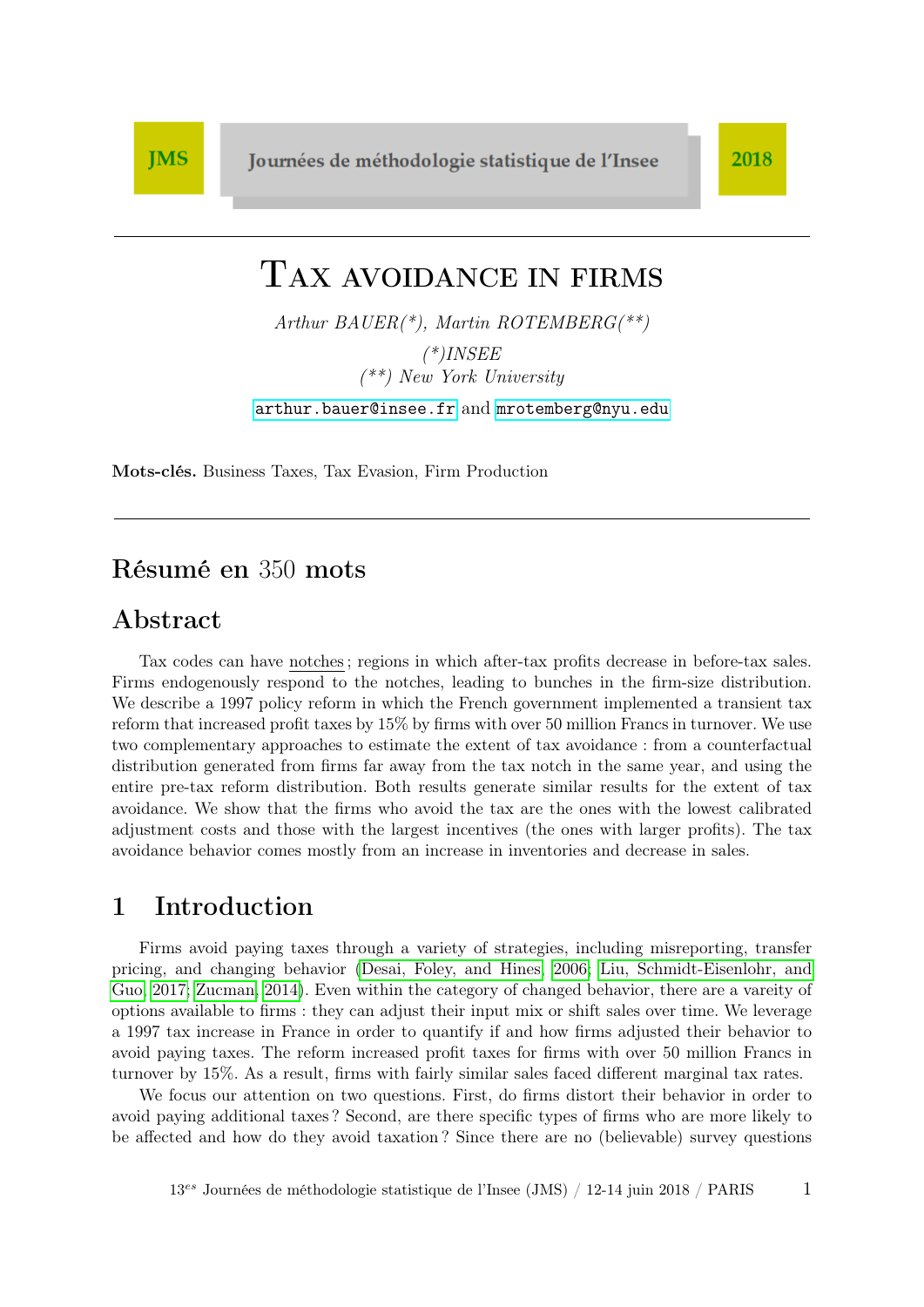asking firms if and how they avoid taxes, we use reported behavior on real firm behavior in order to back out manipulation responses.

For the first question, we note that firms have strong incentives to have a size just below the threshold. Endogenously, this leads to excess mass in the firm-size distribution : "too many firms" just below the cutoff, and correspondingly "too few" just above  $<sup>1</sup>$  $<sup>1</sup>$  $<sup>1</sup>$ . We use complementary</sup> but distinct approaches to estimate the extent of excess mass. First, following a large literature [2](#page-0-0) we assume that the firm size distribution is "well behaved" in any given year. This implies that firms far away from the tax threshold do not manipulate their behavior in response to the policy, and so we can use the distribution (of turnover) of those firms in order to estimate a counterfactual manipulation-free firm size distribution. We can then compare the manipulationfree counterfactual distribution to the actual firm-size distribution around the cutoff to back out how firms change their behavior. As a placebo check, we show that this method identifies excess mass neither in the years before the policy was enacted nor in the years after it was phased out.

We also use the time-series dimension of the data in order to estimate excess mass by estimating a counterfactual manipulation-free distribution using years when the policy was not in effect.

Using the cross-sectional information we find that there were around 150 firms who changed their sales in reponse to the new tax regime. We find similar results using the time-series information. This corresponds to a tax elasticity of sales of 0.16.

We then turn to identifying which firms manipulate their sales. We do this by studying the ex-ante characteristics of firms below the tax cutoff (as in [Diamond and Person](#page-13-2) [\(2016\)](#page-13-2)). If, for instance, firms who normally have high profits manipulate their sales more, then we would observe more of those types of firms just below the cutoff than we would expect (for instance, by using their prevalence when the tax cutoff was not in effect).

In addition to finding that high-profit firms are more likely to manipulate their sales, we also find that firms with larger adjustment costs are less likely to bunch. We start with capital adjustment cost [\(Asker, Collard-Wexler, and Loecker, 2014\)](#page-12-0). We show that bunchers are, depending on the years, between 3% and 15% more likely to have capital adjustment cost within the lowest tercile. Furthermore, consistent with the logic that material inputs generally more flexible than capital inputs, we find that firms who bunch tend to have larger elasticity of output with respect to material and lower elasticity of output with respect to capital.

We then turn to estimating how firms manipulate their sales. Firms have many potential margins of adjustment, including affecting their production decisions, prices, and inventories. As in [\(Diamond and Person, 2016;](#page-13-2) [Bachas and Soto, 2015;](#page-12-1) [Thomas Dee and Rockoff, 2016\)](#page-13-3), we note that a similar logic to the bunching estimator can help us back out firm behavior. We compare firms in the manipulation region to firms outside it (either firms who are too small/large, or firms of similar sizes in different years). If firms change some characteristics in order to shrink, then we will see differences in that characteristic in the manipulation. For instance, we find that firms avoid increasing their sales by instead increasing their inventories. In the data, this shows up as firms in the manipulation region overall having more inventories than would be predicted by the out-of-sample counterfactuals. Note that an RD-type of estimate (comparing firms just below to just above the cutoff) is unlikely to generate the causal mechanisms for tax avoidance since the firms who choose to manipulate are ex-ante different along a variety of dimensions. In order to avoid the selection issue, we compare all of the firms who might be affected by manipulation

<sup>1.</sup> [Almunia and Lopez-Rodriguez](#page-12-2) [\(2017\)](#page-12-2); [Bachas and Soto](#page-12-1) [\(2015\)](#page-12-1); [Garicano, Lelarge, and Van Reenen](#page-13-4) [\(2016\)](#page-13-4); [Gourio and Roys](#page-13-5) [\(2014\)](#page-13-5); [Kleven and Waseem](#page-13-6) [\(2013\)](#page-13-6); [Liu and Lockwood](#page-13-7) [\(2016\)](#page-13-7); [Onji](#page-13-8) [\(2009\)](#page-13-8)

<sup>2.</sup> [Aghion et al.](#page-12-3) [\(2017\)](#page-12-3); [Bach](#page-12-4) [\(2015\)](#page-12-4); [Raj Chetty and Pistaferri](#page-13-9) [\(2011\)](#page-13-9); [Thomas Dee and Rockoff](#page-13-3) [\(2016\)](#page-13-3); [Diamond and Person](#page-13-2) [\(2016\)](#page-13-2); [Kleven](#page-13-10) [\(2016\)](#page-13-10); [Kleven and Waseem](#page-13-6) [\(2013\)](#page-13-6); [Lardeux](#page-13-11) [\(2018\)](#page-13-11); [Bar](#page-12-5)[banchon](#page-12-5) [\(2016\)](#page-12-5); [Saez](#page-13-12) [\(2010\)](#page-13-12)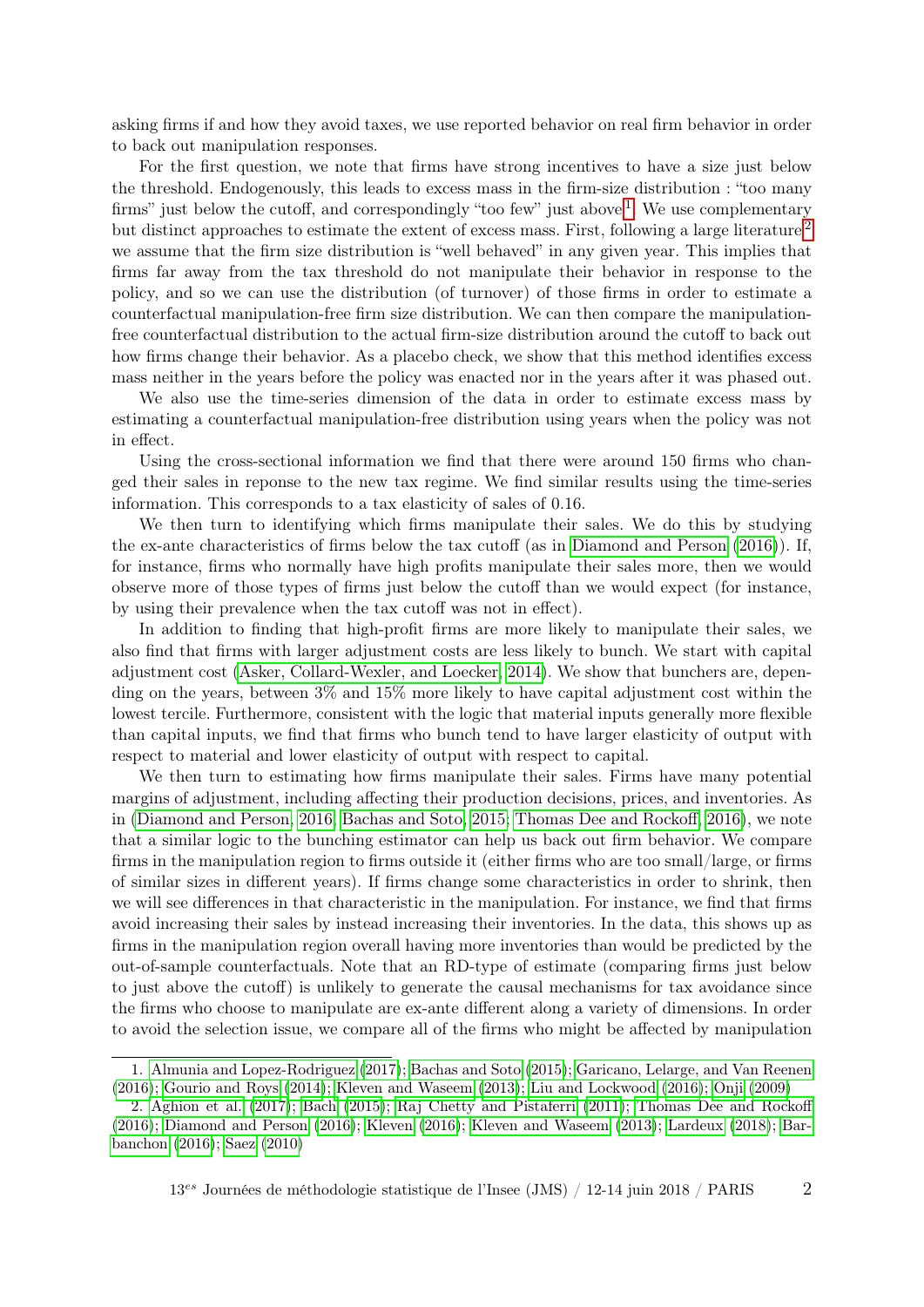to those who do not.

We find that while firms do lower their production as they lower sales, the primary driver of the manipulation is an increase in change in inventories and capitalized production. This suggests that adjusting production is relatively more costly than either stocking the production or reinvesting it in the production process. Since the changes "add up," this implies that the values we find are real effects of tax avoidance, not just tax evasion through misreporting or fraud [\(Best et al., 2015\)](#page-12-6).

### 2 Institutional setting and Data

As in other countries, when entrepreneurs in France chose between two kinds of tax regimes : taxes on income (IR) or enterprise taxes (IS). Around 2/3 of firms - but 1/5 of value added, is in the former group. Each firms ? sector determines what category of taxes it pays, with firms with benefits mostly from services (BNC) in one category, and firms in trade and manufacturing activity (BIC) or agricultural activity (BA) choosing between a regular (BRN) or simplified (RSI) setup. Around half of firms - but only around 5% of value added, are in the latter group : around 90% of value added is in the the regular tax regime (See Table [1](#page-24-0) for the exact values).

For the entire sample of our data (1995-2000), the French corporate income tax was been of [3](#page-0-0)3.3%. In 1997, the rate was increased by  $15\%$ <sup>3</sup> (to 38.3% for enterprise firms with sales above fifty million Francs (around seven million Euros).<sup>[4](#page-0-0)</sup> In 1999, the exceptional rate was decreased to 36.6%, and in 2000 it was removed. (JORF nb262, p16387) [5](#page-0-0)

Simultaneously, in 1997 the marginal tax rate for profits below 200,000 Francs was lowered to 19% if the firms reinvested their extra net income in capital. This policy remained until 2000.

As of 2001, the condition of reinvestment into capital was removed, the marginal tax rate was increased to 25% and the limit of profit to 250,000 Franks. Empirically, over the 1997-1999 period it is difficult to disentangle the impact of these two policy changes. However in 2000 only one of the two policies remain. As a consequence, it is possible to assess independently its impact and subtract it back from the combined effect of the two policies over the 1997-1999 period.

The incentives to distort one firm ?s behavior to avoid this exceptional contribution were small but significant. Figure [1](#page-16-0) shows the differential of tax rates above and below the threshold.  $\frac{6}{10}$  $\frac{6}{10}$  $\frac{6}{10}$ This allows us to infer the gains by profit to becoming eligible to an exemption of the contribution and to taking advantage of the reduced marginal tax rate. For a firm with profits of 2 millions of Francs (roughly the sample mean), avoiding the tax would save 100 thousands of Francs.

#### 2.1 Data

We use three datasets collected by the Direction Générale des Impôts and the French National Institute of Statistics (INSEE) : the BRN files, the RSI files as well as Enquête sur les liaisons financières (LiFi). In France, each firm has an identifier, SIREN, which facilitates its interaction

<sup>3.</sup> On November 27 1995, France ?s Prime Minister Alain Juppé announced a ?plan PME pour la France ?, i.e. a package of reforms that aimed at alleviating credit constraints for SME, fostering their ability to accumulate capital and to settle in urban areas and finally reducing taxes they pay. There is however no evidence that the exceptional temporary contribution was part of this announcement

<sup>4.</sup> Furthermore, eligibility was conditioned on 75% of firms' share capital owned by physical people and all of share capital paid-up, we only include eligible firms in our sample.

<sup>5.</sup> Loi no 97-1026 du 10 novembre 1997 portant mesures urgentes à caractère fiscal et financier [https:](https://www.legifrance.gouv.fr/affichTexte.do?cidTexte=JORFTEXT000000185577&categorieLien=id) [//www.legifrance.gouv.fr/affichTexte.do?cidTexte=JORFTEXT000000185577&categorieLien=id](https://www.legifrance.gouv.fr/affichTexte.do?cidTexte=JORFTEXT000000185577&categorieLien=id)

<sup>6.</sup> Tax rates are the combination of the marginal tax rates, the additional contribution and the exceptional contribution.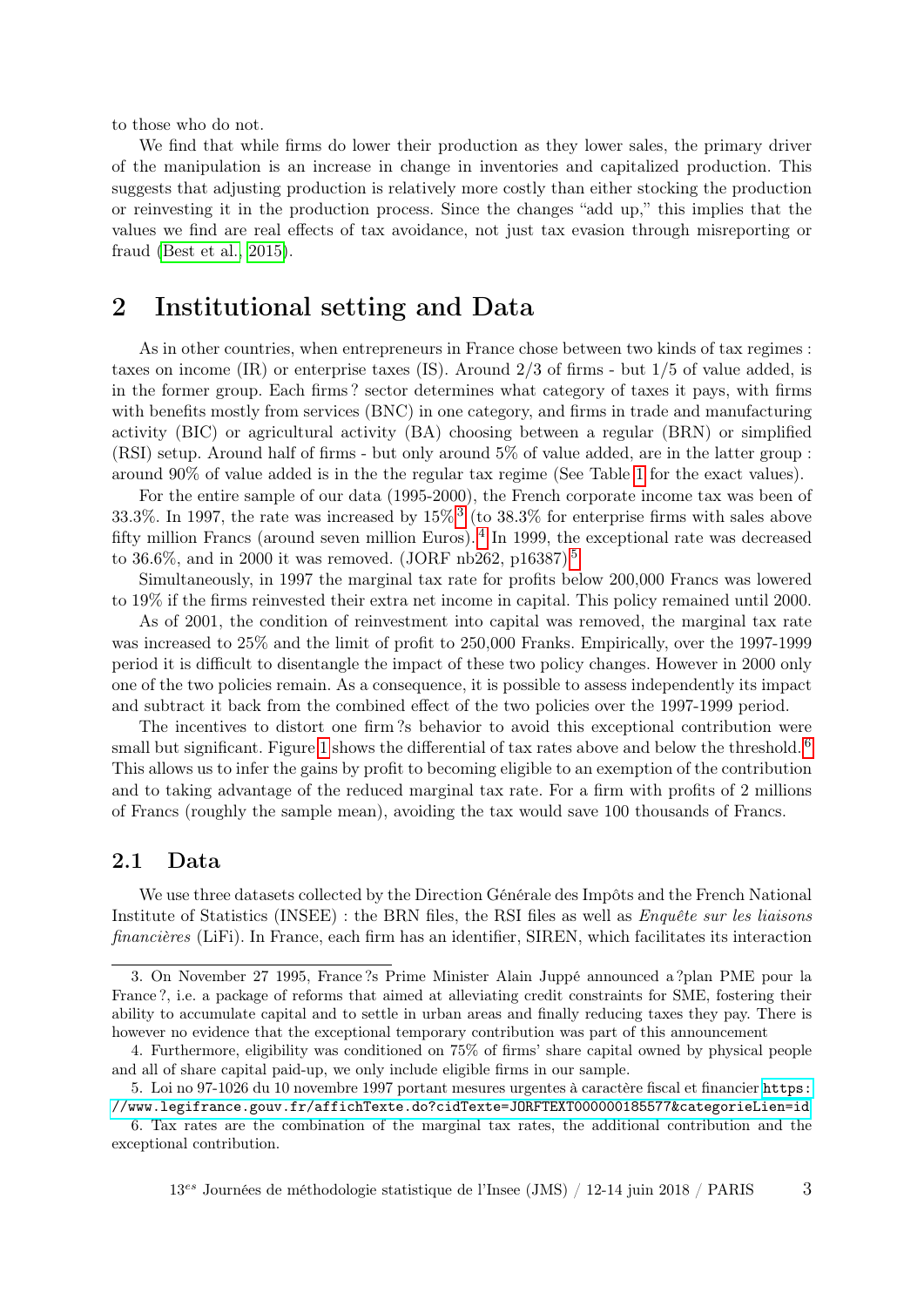with the different administrations. This identifier is present in these three datasets which allows us to merge them, and to follow firms across the years. The BRN files have often been used in academic research (see for instance [\(Caliendo, Monte, and Rossi-Hansberg, 2015\)](#page-12-7)). Recent work has integrated smaller firms as those affiliated to the RSI regime in their analysis as well (see for instance [\(Garicano, Lelarge, and Van Reenen, 2016\)](#page-13-4).

With the BRN-RSI files we build a panel of firms that spans the 1995-2000 period. This period is well-suited for the analysis of the 1997-1999 reform as it contains two years before its implementation that we can use as counterfactual and one year after to analyze the persistence of its consequences. [7](#page-0-0) . This dataset is, to the best of our knowledge, the first to allow an analysis of the dynamic dimension of firms' bunching. The BRN RSI files contain about 1.6 million firms each year. They cover the universe of firms within the BIC category affiliated to the normal and simplified regimes. They don ?t cover the BNC category, as firms within this category only pay taxes on revenues and are therefore not concerned by the reform we are studying. The BA categories has always been put aside in economic analysis as it covers very specific types of firms mostly in the agricultural sector.

The BRN-RSI files provide all the relevant firms characteristics, namely inputs of productions, value-added, turnover, profits, and inventories. We use nonimal values as the eligibility threshold of 50 millions of Francs was in not indexed to inflation. An advantage of the BRN-RSI files over FICUS is that it provides information on the type of tax regime firms have opted for (either IR or IS). Nevertheless a drawback is that it provides rawer information than FICUS.

FICUS is also available for all the 1995-2000 period. It is a production of the French census bureau (INSEE). INSEE confronts the balance sheet information obtained from tax forms collected by the tax office (DGFIP) and gathered in the BRN-RSI files with one of its internal sources of information, the EAE survey. As a consequence we make two restrictions to our main sample. First, we clean the dataset and remove extreme values for input shares. We exclude observations that have capital shares above 10. Second, we exclude firms that report negative values of inputs.

We add information on conglomerate membership from the *Enquête sur les liaisons finan*cières (LiFi), collected by INSEE since 1980 and available every years of the 1995-2000 period. INSEE surveys every year all firms with sales above 393 million of Francs, equity portfolio above 7.9 million of Francs or with more than 500 employees. Moreover the institute includes in its sample firms that were in the dataset the preceding year or firms that belong to foreign firms.

We further restrict the sample to firms with turnover between 20 000 thousands of Francs and 100 000 thousands of Francs, as well as to firms eligible to the tax cut. The BRN-RSI dataset allows us to keep only firms affiliated to the IS regime. Due to data limitation on share capital's ownership -on which the second eligibility criteria applied- we make the conservative choice to exclude all firms that belong to a conglomerate.

Table [2](#page-24-1) presents the descriptive statistics. The average output level is 32941 thousands of Francs, the average level of turnover is 38637 thousands of Francs, material capital and labor's average values are respectively 11042 thousands of Francs, 10206 thousands of Francs and 6966 thousands of Francs. The average number of employees is 50. The average profit of firms in our sample is 1436 thousands of Francs. bFirms in our sample are on average twice as large as than the average French firm.

<sup>7.</sup> In 2001 there were further changes to the tax code preventing us from doing longer follow-up analyses.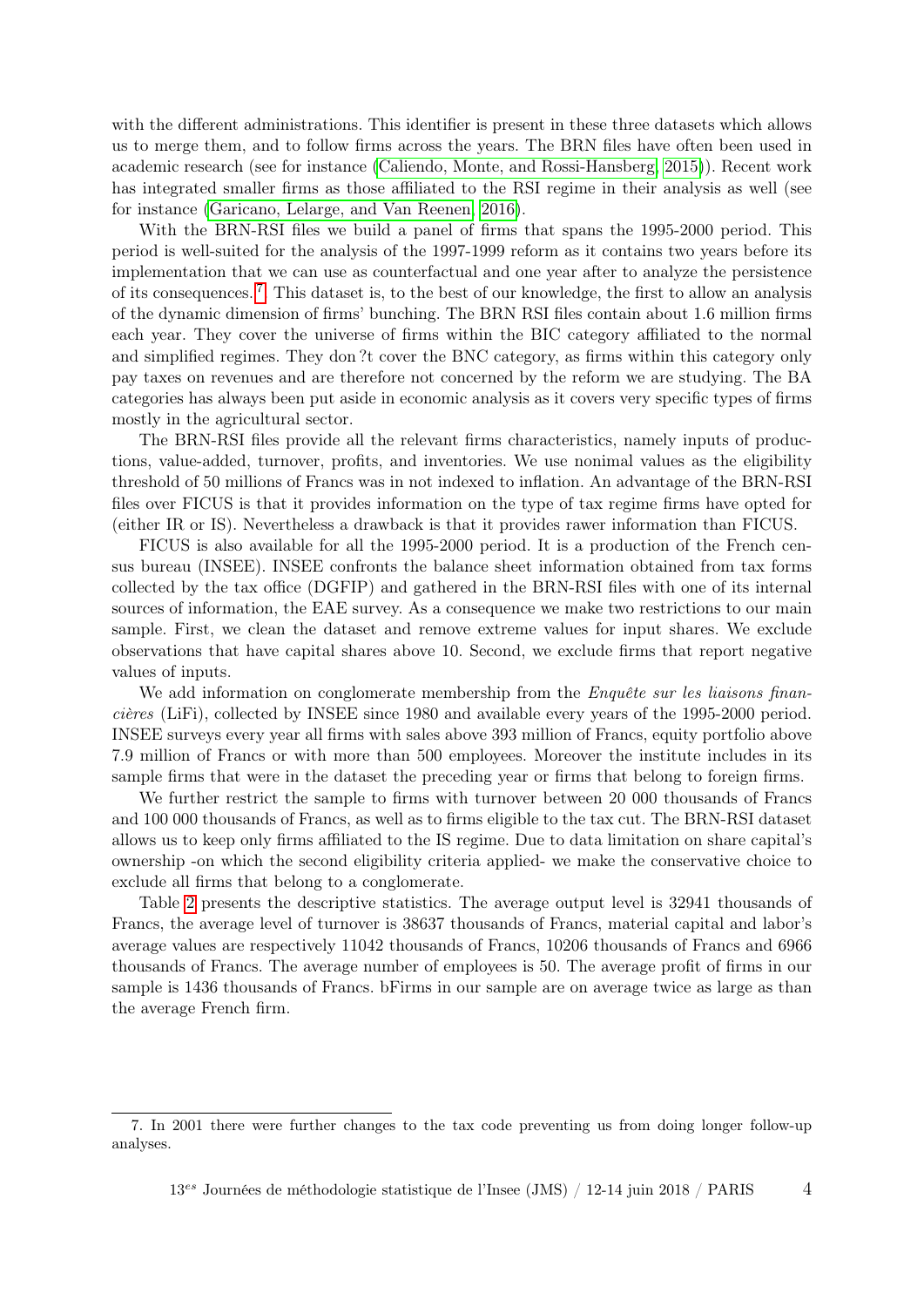### 3 Theoretical framework

Firms maximize revenues minus costs, where costs come from production, adjustment, taxes, and potentially inventories. The force encouraging firms to hold inventories is the adjustment costs : if a firm's frictionless optimal sales level is too far from baseline (in the case of a tax increase, firms would want to produce less) then firms might want to increase their sales and put some goods in inventory. [8](#page-0-0) Pushing against this force is that inventory is also costly. Given convex inventory and adjustment costs, under some regularity assumptions the optimal choice of the firm is to produce less than the bliss point, but still put some goods in inventory.

The set-up is straightforward. Firms who sell  $x$  units of a good earn profits of

<span id="page-4-0"></span>
$$
R(x_i) - c(q_i) - \gamma_{is} A(q_i^* - q_i) - \tau (R(x_i) - c(x_i)) - I(q_i - x_i)
$$
\n(1)

where  $R(\cdot)$  is the revenue function,  $c(\cdot)$  is the constant-returns-to-scale production cost,  $A(\cdot)$  is the twice-differentiable convex adjustment cost coming from producing other that  $q^*$ ,  $\gamma_s$  is how expensive the adjustment cost is at the sector level, q is the quantity produced  $\tau(\cdot)$  is the (profits) tax, and  $I(\cdot)$  is the twice-differentiable convex inventory cost. We solve for optimal firm behavior in two steps : first by showing that for a given x, there is an optimal production/inventory decision for the firm, and then solving for  $x$  in the profit function.

Given  $x < q^*$ , a firm seeks to minimize

$$
c(q_i) + \gamma_{is} A (q_i^* - q_i) + I (q_i - x_i).
$$

Defining  $c' = \phi_i$ ,

$$
\gamma_s A' \left( q_i^* - q_i \right) = \phi_i + I' \left( q_i - x_i \right) \tag{2}
$$

If the firm chooses to overproduce to the bliss point  $(q_i = q_i^*)$ , then the left hand side is zero, and the right hand side will be positive, which will not minimize costs. If  $x$  is "far enough" away from  $q_i^*$  then a similar logic holds for if a firm chose to produce  $q_i = x$ : the left-hand-side would be larger than the right. Given the intermediate value theorem and the contuinuity and convexity of the adjustment and inventory costs, this implies that there is a unique production decision  $q_i$ for each optimal sales quantity  $x_i$ , and correspondingly a convex and twice differentiable function  $C(\cdot)$  which captures the production, adjustment, and inventory costs.

We can therefore rewrite Equation [1](#page-4-0) as

$$
R(x_i) - C(q_i) - \tau (R(x_i) - c(x_i)) \tag{3}
$$

which if  $\tau(\cdot)$  is differentiable has the traditional solution of

$$
R'(x_i) = C'(q_i) - \tau'(R(x_i) - c(x_i)) [R'(x_i) - C'(q_i)].
$$

However, if there is a jump in the tax schedule :

$$
\begin{cases} \tau = 0 & x_i \le \theta \\ \tau = .15 & x_i > \theta \end{cases}
$$

then some firms will have to make a discrete choice : comparing profits at  $x_i = \theta$  to the best choice at  $\tau = .15$ . As in [\(Kleven and Waseem, 2013\)](#page-13-6) there will be a cutoff  $\theta_i$  for which a firm would weakly prefer to sell  $\theta$  then anything in  $(\theta, \tilde{\theta}_i)$ . Furthermore, if  $q_i^* > \theta$ , then it is

<sup>8.</sup> For simplicity of exposition, we model the choice of the firm statically : it does not take into account its current production choices on either the bliss point or the ability to draw down future inventories.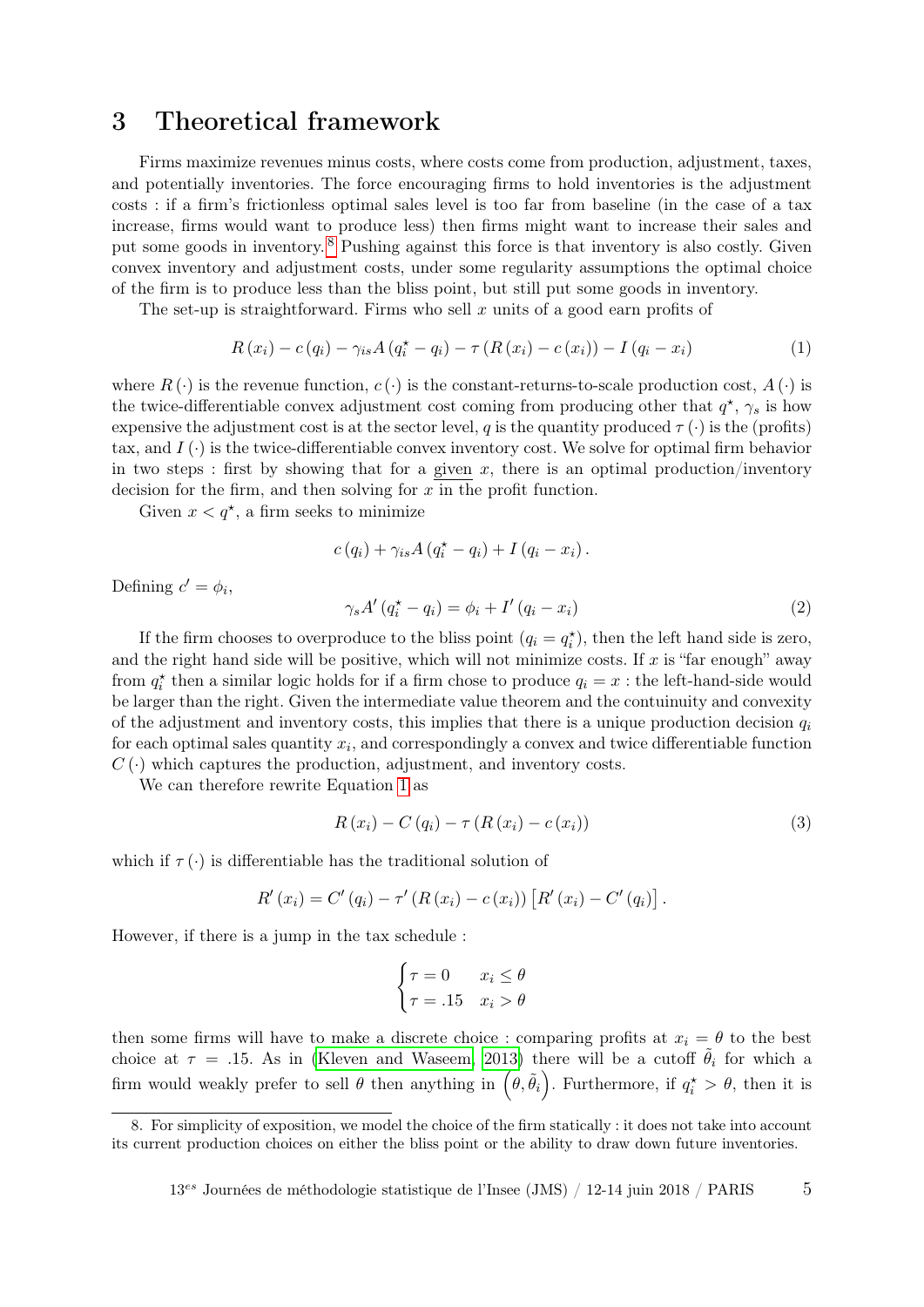straightfoward to show that (a) decreasing  $\gamma_{is}$  increases  $\tilde{\theta}_i$ , as does decreasing  $\phi_i$ . One way that firms might have lower adjustment costs might be due to idiosyncratic firm-specific features, such as better access to capital markets.

Following [Asker, Collard-Wexler, and Loecker](#page-12-0) [\(2014\)](#page-12-0), we interpret the dispersion in the marginal product of the inputs of production as a proxy for idiosyncratic adjustment costs (since with no adjustment costs the dispersion would be zero). We follow the production function literature [\(Ackerberg, Caves, and Frazer, 2015;](#page-12-8) [Asker, Collard-Wexler, and Loecker, 2014;](#page-12-0) [Levinsohn](#page-13-13) [and Petrin, 2003;](#page-13-13) [Olley and Pakes, 1996\)](#page-13-14) that capital adjustment costs are the largest ones, followed by labor adjustment costs and then material adjustment cost. As a result, firms that rely on material more than other inputs to adjust their production, will face in average lower adjustment costs since it is cheaper for them to adjust their sales.

### 4 Empirical Approach

#### 4.1 Discontinuity Estimates

If firms endogenously lower their size in order to avoid the extra taxes, there will be excess mass in the distribution below the threshold and correspondingly too little mass above. We follow the standar approaches in the literature to measure excess mass, [McCrary](#page-13-15) [\(2008\)](#page-13-15). As a robustness test, we also follow [Cattaneo and Ma](#page-13-16) [\(2016\)](#page-13-16).

#### 4.2 Bunching Estimators

Using Predictions from Distribution away from the Threshold as Counterfactual An alternative approach to measuring bunching is to use firms far away from the threshold. We estimate a fifth degree polynomial of the density far away, then follow it to the hold-out manipulation region. The difference between the estimated density and the actual density captures the extent of manipulation (and is a placebo check in years with no discontinuous tax threshold).

<span id="page-5-0"></span>To be precise we estimate the following estimation :

$$
c_j = \alpha + \sum_{i=1}^{5} \beta_i \cdot (z_j)^i + \sum_{i=z_L}^{z_U} \gamma_i \cdot \mathbb{1}[z_j = i] + \epsilon_i \tag{4}
$$

where  $c_j$  counts the number of firms in bin j.  $z_j$  is turnover level in bin j. Given that the variable of interest counts the number of firms per year, the natural choice for the estimation is to rely on a Poisson regression.  $\beta_i$  is the coefficient of order i of the fifth degree polynomial in turnover.  $\gamma_i$  identifies the excess or lack of firms in bin i compared to the counterfactual estimated with the polynomial.  $z_L$  is the beginning of the manipulation region and  $z_U$  its end. <sup>[9](#page-0-0)</sup> We determine  $z_L$  by eyeballing the distribution (Figure [4\)](#page-19-0) and  $z_U$  is determined such that excess bunching, i.e. the sum of firms in excess below threshold in the manipulation region equals missing mass, i.e. the sum of firms that are missing compared to the counterfactual above threshold in the manipulation region.

Formally we determine  $z_U$  as the smallest turnover level such that

$$
\hat{M} = \sum_{i=z_T}^{z_U} \hat{c}_j^{cf} - c_j = \sum_{i=z_L}^{z_T - 1} c_j - \hat{c}_j^{cf} = \hat{B}
$$
\n(5)

<sup>9.</sup> When we can't eyeball any manipulation, we estimate bunching to be zero as we can't identify any manipulation region that is necessary to estimate bunching with this methodology.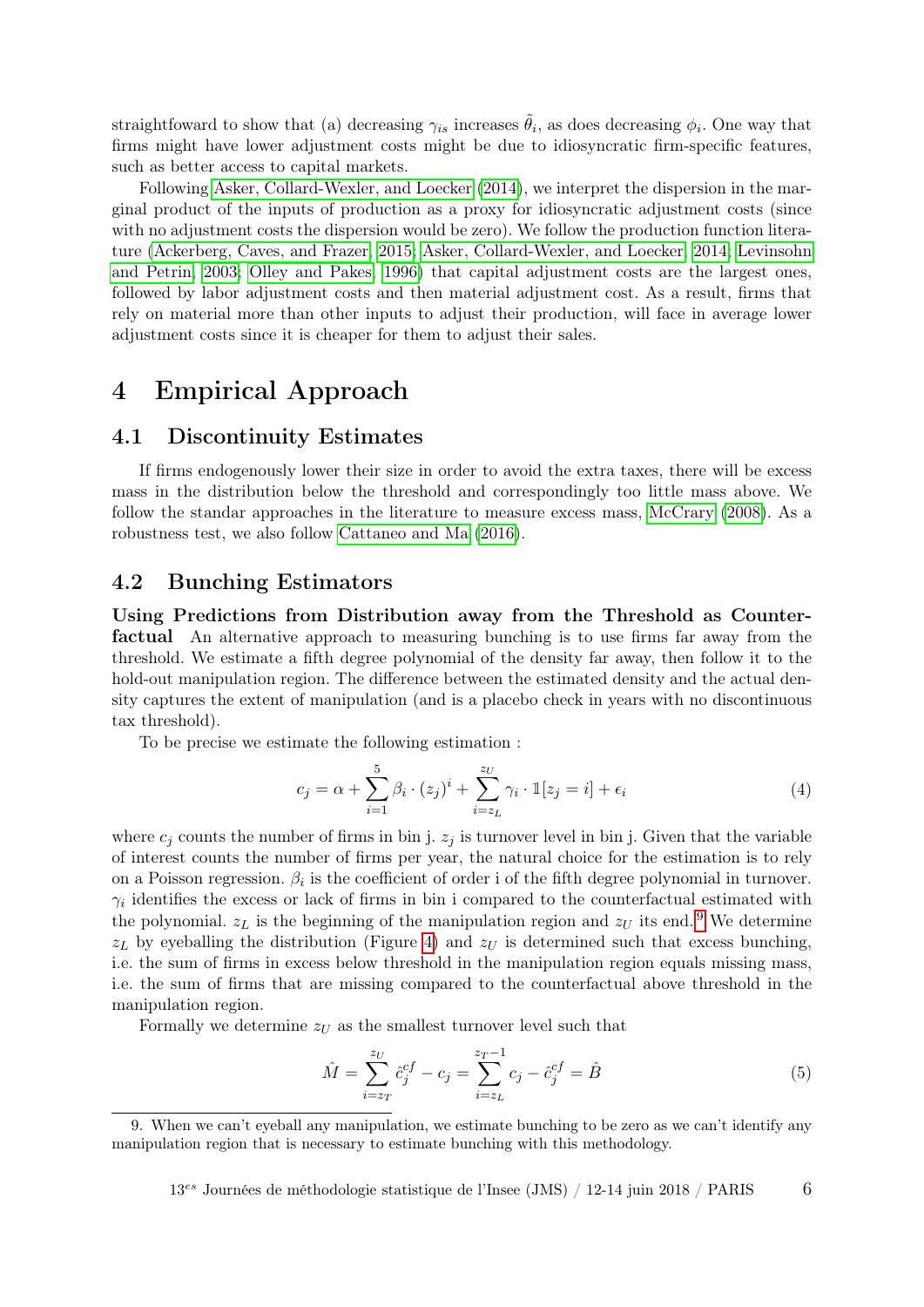Where  $z_T$  is turnover level at the threshold, i.e. 50 millions of Francs. The number of firms per bin in the counterfactual distribution is determined from

$$
\hat{c}_j^{cf} = \alpha + \sum_{i=1}^5 \beta_i \cdot (z_j)^i. \tag{6}
$$

To normalize the amount of bunching we estimate the average bunching  $b_{av}$  that is defined as the ratio of excess bunching over mean density in the manipulation region below threshold. Empirically we define it as :

$$
\hat{b}_{av} = \frac{\hat{B}}{\frac{1}{2} \sum_{i=z_L}^{z_T - 1} \hat{c}_j^{cf}}
$$
\n(7)

Using Past Years as Conterfactual Another way to investigate the apparition of distortions in the firm-size distribution over time is to compare distributions of firms across times around the threshold. We use distributions in years during which there is no incentive to bunch as counterfactual distributions and compare them to the distribution under the policy.

<span id="page-6-0"></span>To be precise we estimate the following equation :

$$
c_{jt} = \alpha \cdot Post_t + \sum_{i=z_{-m+1}}^{z_n} \beta_i \cdot \mathbb{1}[z_j \in [i, i+2]] \mathbb{1}[i \equiv 0[3]] +
$$
  

$$
\sum_{i=z_{-m+1}}^{z_n} \gamma_i \cdot \mathbb{1}[z_j \in [i, i+2]] \mathbb{1}[i \equiv 0[3]] * Post_t + \epsilon_{it}
$$
  
(8)

where m is the number of bins below cutoff and n the number above cutoff.  $c_{it}$  counts the number of firms in bin j in year t.  $Post<sub>t</sub>$  refers to years 1997-1998 when the 1995-98 period is under study.  $z_i$  is turnover level in bin j. Given that the variable of interest counts a number of firms per bin, the natural choice for the estimation is to rely on poisson regression.

For the sake of clarity we only report the coefficient of the interaction terms  $\gamma_i$  around the threshold. Given the Poisson estimation we report exponentiated coefficients in figure [3.](#page-18-0) It shows that compared to the 1995 and 1996 distributions, there is excess bunching in the 1997-1998 distribution. We include 1996 as counterfactual year as there is no evidence of anticipation effect in the cross-section results and because we were unable to find any evidence of announcement of the reform prior to year 1997. Besides the concurrent but smaller measure that reduced marginal rate of imposition for firms with turnover below the same threshold in 1996 was a much smaller incentives as only profits below 200 thousands of Francs were subject to the tax cut. There are three coefficients positive and significant below threshold and three coefficients negative and significant above threshold. This suggests that above threshold, because of the reform there was significantly less firms than there would have been had there been no reform. On the contrary there is significantly more firms just below threshold under the policy than there were before.

To quantify the size of the distortion we rely on an estimation procedure that looks similar to the one presented in the previous paragraph. We pool 4 consecutive years to increase statistical precision and because we can gather years by the actual incentive level firms face. In particular we gather years 1995 and 1996 where firms face no incentives for manipulation and years 1997 and 1998 where firms above threshold paid 15% more taxes on profit.

The coefficients of the interacted terms  $(\gamma_i)$  in equation [8](#page-6-0) allow us to estimate missing mass and excess bunching. They indicate how many additional firms there is per bin below the cutoff. The product of the exponential of the coefficients of the interacted term  $\gamma_i$  and of the dummy variable for bin  $i$  tells us by how much we must multiply the number of firms in the excluded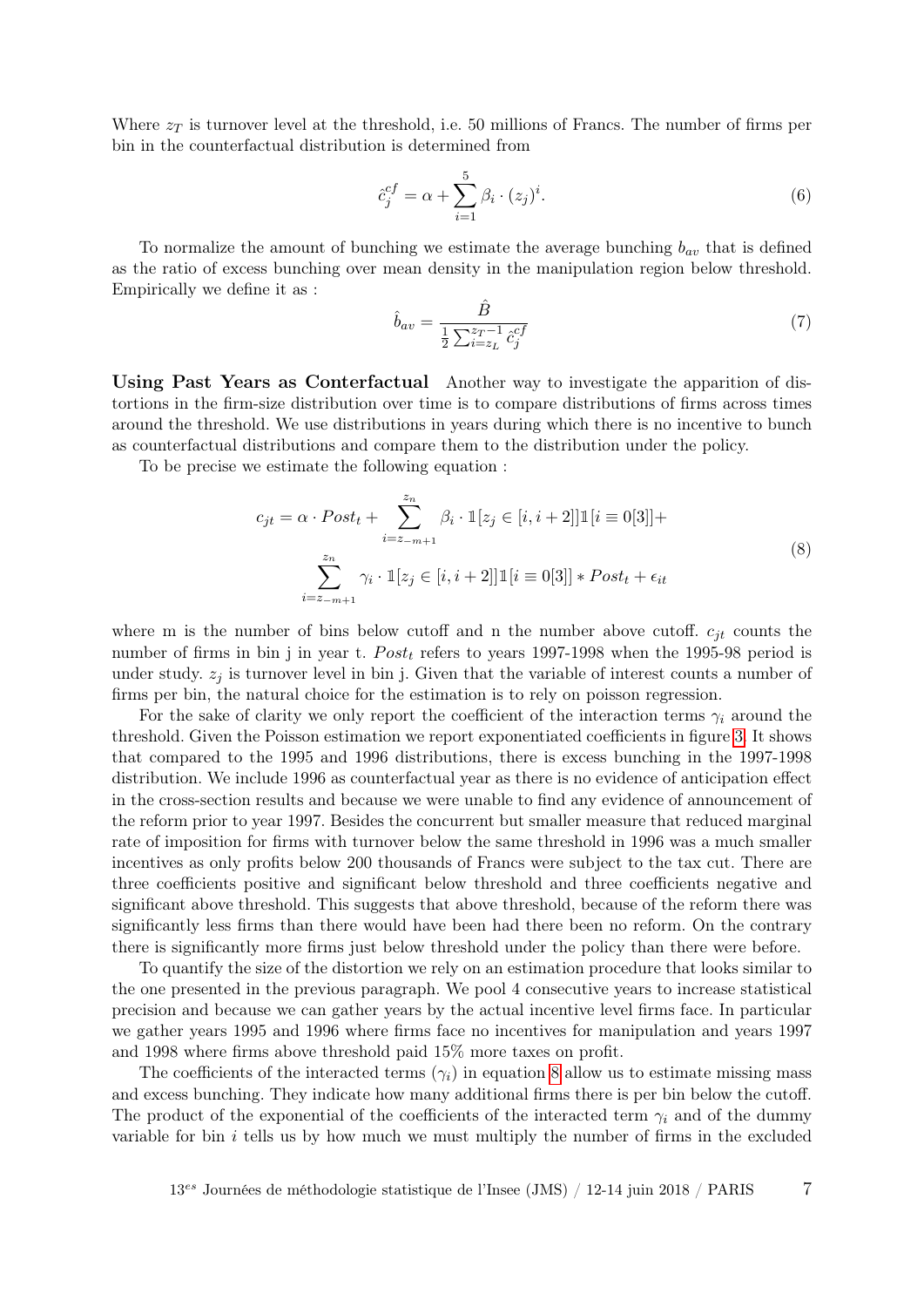bin to estimate the number of firms that are in bin i. Subtracting the number of firms that were in this bin in years during which there was no incentives to bunch gives the number of firms that bunch in this bin. The sum of firms that bunch in each bin below the threshold where the interacted coefficients are significant gives us the amount of excess bunching. We similarly estimate the number of missing firms in bins above the threshold to obtain the missing mass.

We can describe the size of the distortion with formal expressions for excess bunching  $(\hat{B})$ and missing mass  $(M)$ :

$$
\hat{M} = \sum_{i=z_T}^{z_U} \hat{c}_{iControl} - \hat{c}_{iTreat}
$$
\n
$$
\hat{B} = \sum_{i=z_L}^{z_T-1} \hat{c}_{iTreat} - \hat{c}_{iControl}
$$
\n(9)

(2) where :  $\hat{c}_{iTreat}$  refers to the average predicted number of firms per year within bin i during the period of treatment (1997-99) and  $\hat{c}_{iControl}$  to the average predicted number of firms per year within this bin during control years.

 $z_L$  is the turnover level of the group of bins that precedes the bunch of ones with significant coefficients below threshold. [10](#page-0-0) In our context, 47, 600, 000 Francs is the lower end of the valley. This is an advantage of our estimation strategy compared to usual techniques of bunching that eyeball the lower end of the manipulation region.

To back out the upper end of the valley we use prediction from the estimations. We follow [Kleven and Waseem](#page-13-6) [\(2013\)](#page-13-6) and pin down  $Z_U$  by the equality  $\hat{M} = \hat{B}$ . Results of this procedure are presented in Table [4](#page-26-0) columns (1) and (2). We estimate  $Z_U = 51,800,000$  Francs. The manipulation region is fairly symetric around the threshold. We find that in the two years there are 225 firms that bunch.

Similarly as we did for the cross-section estimation, we are able to estimate average bunching, dividing by the average density of turnover in the manipulation region below threshold. We find an average bunching of value 0.415 that is slightly lower than the mean of average bunching we found with the cross section estimations for years 1997 and 1998.

#### 4.3 Identifying Bunchers' Characteristics

Conditional on identifying bunching in the firm size distribution, we are also interested in understanding what are the ex-ante characteristics of the firms that avoid taxes. Below, we descibe our approach, which builds on [Diamond and Person](#page-13-2) [\(2016\)](#page-13-2).

Using Predictions from Distribution away from the Threshold as Counterfactual In the language of potential outcomes, we can consider the firms below the cutoff in 1995 (before the policy reform) to be "always takers," and firms above to be both "never takers" and

<sup>10.</sup> We do not take the smaller level of turnover of this bunch of coefficients because there might be bunchers in the group of bins that precedes it and missing them may misinform us about the characteristics of the bunchers if those that we miss have particular characteristics that would drive a change of the results. On the contrary including non bunchers in the manipulation region does not affect the estimated numbers of bunchers since the coefficient of the interaction term on this group of bins is close to zero. It does not either affect the determination of bunchers characteristics that compare the characteristics of firms below threshold in the manipulating region within years with or without incentives to bunch. Firms below threshold that are not bunching should indeed have the same characteristics in years with and in years without incentives to bunch.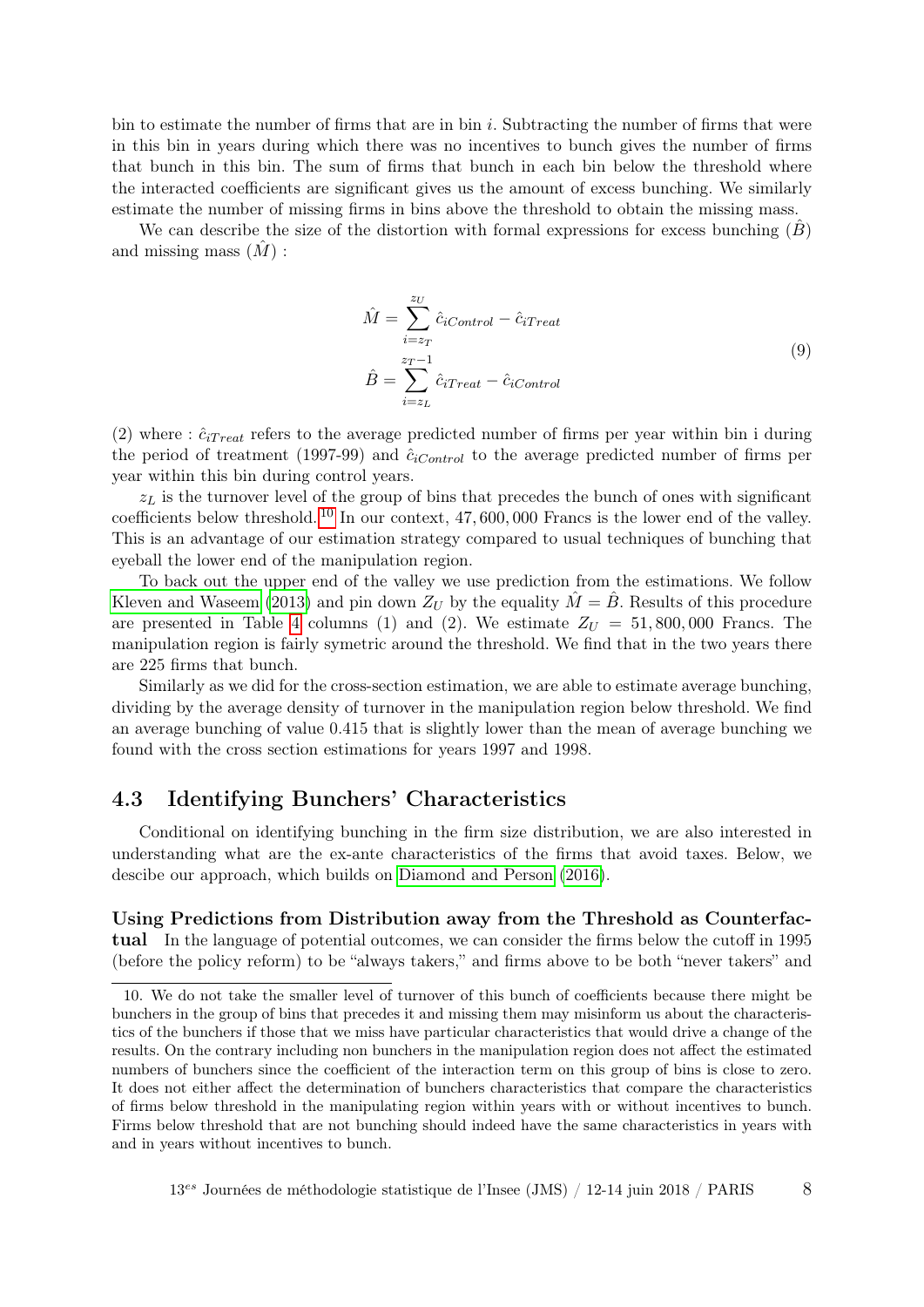"compliers." The difference between the observed characteristics of firms above the cutoff and the no-manipulation counterfactual value is due to the compliers leaving (and similarly below the threshold). As a result, we use the differene between observed and counterfactual characteristics of firms to estimate the types of firms who change their size in response to the policy change. In particular, we estimate the characteristics of the bunchers  $(Y^{compliers})$  as the average of the two methods :

$$
\bar{Y}^{compliers} = 0.5 * \left(\frac{N_{down}^{tot}}{N_{down}^{tot} - N_{down}} * \bar{Y}^{down} - \frac{N_{down}^{tot}}{N_{down}^{tot} - N_{down}} * \bar{Y}^{down}\right) +
$$
\n
$$
0.5 * \left(\frac{N_{up}}{N_{up} - N_{up}^{tot}} * \bar{Y}^{up} - \frac{N_{up}^{tot}}{N_{up} - N_{up}^{tot}} * \bar{Y}^{up} - \frac{N_{up}^{tot}}{N_{up} - N_{up}^{tot}} * \bar{Y}^{up} - \frac{N_{up}^{tot}}{N_{up} - N_{up}^{tot}}\right) \tag{10}
$$

Where  $\bar{Y}$ <sup>compliers</sup> is defined as the average of the mean values of Y for firms that are "missing" above the threshold and for firms that are bunching.  $\bar{Y}^{down\_all}$  (resp.  $\bar{Y}^{up\_all}$ ) is the average of characteristic Y for firms that are in the manipulation region below (resp. above) threshold. and  $\bar{Y}^{down}$  (resp.  $\bar{Y}^{up}$ ) is the average of Y for firms that would have been in the manipulation region below threshold (resp. above threshold) had there been no manipulation.

 $\bar{Y}^{down}$  and  $\bar{Y}^{up}$  are obtained by regressing Y on a polynomial of turnover of order 5 for firms outside the manipulation region and predicting levels of Y within the manipulation region by extrapolating this relationship.

 $N_{up}^{tot}$  (resp.  $N_{down}^{tot}$ ) is the number of firms that fall into the manipulating region above (resp. below) the threshold. They are the number of never takers and the sum of the number of always takers and of compliers.  $N_{up}$  (resp.  $N_{down}$ ) is the number of firms that would have fallen into the manipulating region above (resp. below) the threshold had there been no manipulation. It is the sum of the number of never takers and the number of compliers (resp. the number of always takers).

Using past years as counterfactual In addition to estimating the counterfactual characteristics of firms in the manipulation region using firms in the same year who are larger, we also can do so using the observed data in the pre-policy years. After the policy change, the compliers move from above to below the cutoff, in order to avoid excess taxation. The difference between the firms above the cutoff before and after the policy change is due to the compliers leaving, and similarly the difference below the cutoff is due to the compliers joining. The expression of bunchers' characteristics become :

$$
\bar{Y}^{compliers} = 0.5 * \left(\frac{N_{down}^{tot}}{N_{down}^{tot} - N_{down}} * \bar{Y}_{Treatment}^{down} - \frac{N_{down}}{N_{down}^{tot} - N_{down}} * \bar{Y}_{Control}^{down}\right) +
$$
\n
$$
0.5 * \left(\frac{N_{up}}{N_{up} - N_{up}^{tot}} * \bar{Y}_{Control}^{up} - \frac{N_{up}^{tot}}{N_{up} - N_{up}^{tot}} * \bar{Y}_{Treatment}^{up}\right) \tag{11}
$$

Where  $\bar{Y}_{Treatment}^{down}$  is the average, when the policy is in place, of the mean values of Y for bunching firms ("compliers") and firms that are naturally present below the threshold absent the policy ("always-takers"). It is obtained by estimating the mean of the characteristic Y of interest in the manipulation region below threshold over years with incentives to bunch (treatment years).  $\bar{Y}_{control}^{down}$  is the mean of the characteristic Y of interest in the manipulating region below the threshold over years with no incentives to bunch (control years). It is therefore the mean of the characteristics of interest for the "always takers".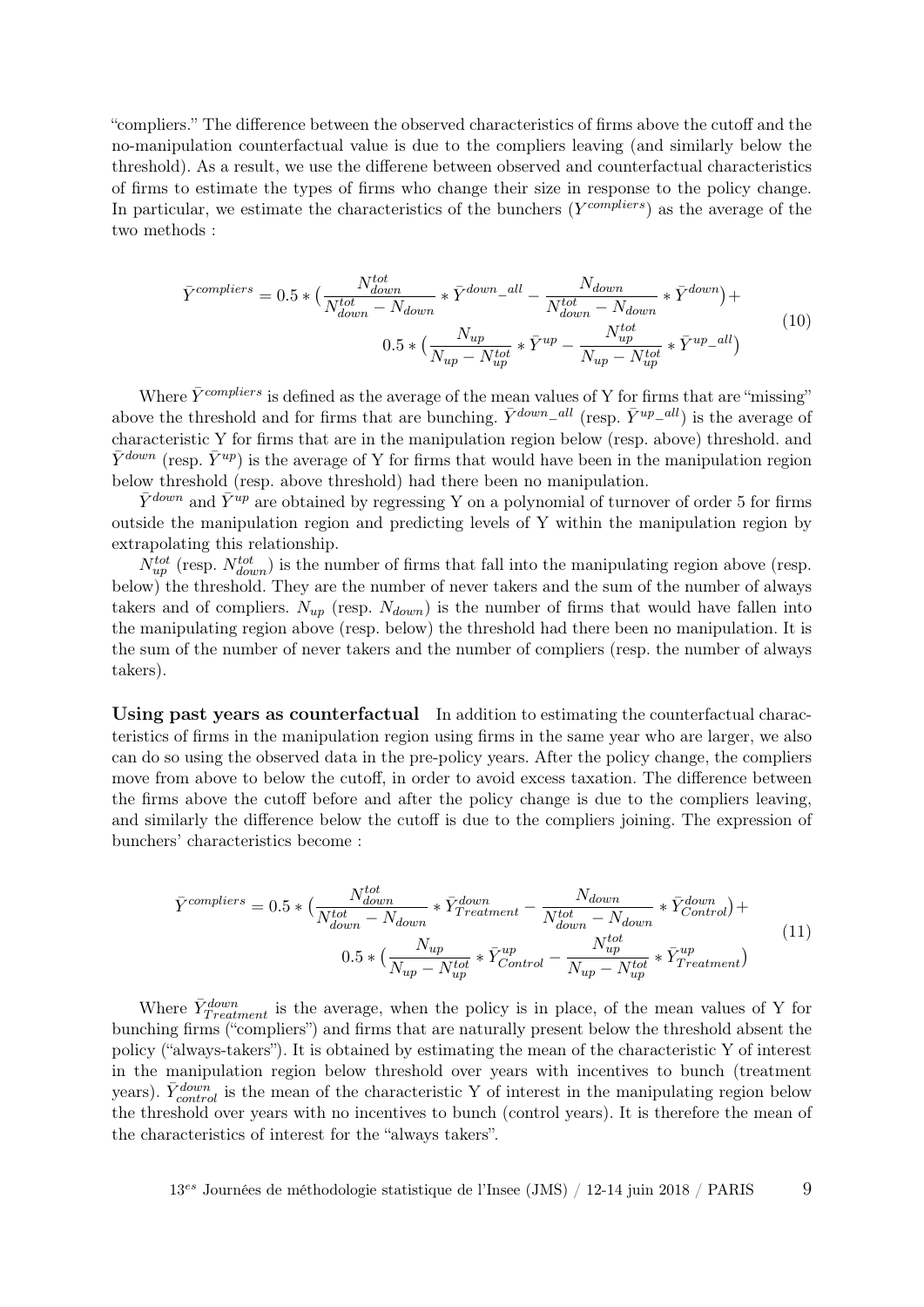Similarly  $\bar{Y}_{Treatment}^{up}$  is the mean of the characteristic of interest Y in the manipulating region above threshold over years with incentives to bunch. It is the average level of Y for never takers.  $\bar{Y}^{up}_{Control}$  is the mean of the characteristic of interest Y in the manipulating region above the threshold in control years. It is therefore the average of the means of Y for never takers and compliers.

 $N_{up}^{tot}$  (resp.  $N_{down}^{tot}$ ) is the number of firms that fall into the manipulating region above (resp. below) the threshold in treatment years. They are the number of never takers and the sum of the number of always takers and of compliers.  $N_{up}$  (resp.  $N_{down}$ ) is the number of firms that fall into the manipulating region above (resp. below) the threshold in control years. It is the sum of the number of never takers and the number of compliers (resp. the number of always takers).

Our analysis might be subject to a change in the variables due to an underlying trend in their evolution. As a result we are interested in the de-trended variables defined as  $\tilde{Y} = Y - \bar{Y}_{below}$ where  $\bar{Y}_{below}$  is the average of Y in the region neighboring the manipulation region below the threshold (Turnover  $\in$  [45000-47600]) and during years with no incentives to bunch. We use the region below the part of the manipulation region below the threshold because we are sure there is no compliers in this region in years with no incentives to bunch.

We are interested to compare the characteristics of the compliers to the characteristics of the firms that are eligible to bunching, i.e. those that were in the manipulation region, above the threshold, in years with no policy. With [Diamond and Person](#page-13-2) [\(2016\)](#page-13-2) notation this means we are interested in estimating :

$$
\Delta \tilde{Y} = \tilde{Y}^{compliers} - \tilde{Y}^{up}_{Control} \tag{12}
$$

We estimate this raw difference of means as well as a difference of means net of sector and region fixed effects. Sector fixed effects are indicators of the 16-sector French classification of industries. In practice, we estimate the following equation, with and without fixed effects :

$$
\tilde{Y}_i = \beta \cdot compliers_i + \nu_r + \mu_s + \epsilon_i \tag{13}
$$

The equation is estimated on the set of firms eligible to bunching. The coefficient of interest is the  $\beta$  that directly gives us the difference of means between the two populations of interest. We estimate standard errors by bootstrapping the regression.

#### 4.4 Measuring Adjustment Cost and Output Elasticities

One characteristic of firms that we are interested in the cost of adjustment. First, we can measure adjustment costs using the dispersion of the revenue share of capital within each sector. Optimally, marginal products (the production function elasticity) should equal marginal costs (the revenue share, as in [Asker, Collard-Wexler, and Loecker](#page-12-0) [\(2014\)](#page-12-0); [Hall](#page-13-17) [\(1988\)](#page-13-17). Adjustment costs can prevent equalization, and so the dispersion of the revenue share is a proxy for industrylevel adjustment costs. Formally we define adjustment cost as :

$$
Adjustment cost_{it} = SD_{it}(\beta_i + y_{jt} - k_{jt}),
$$
\n(14)

where  $\beta_i$  refers to sector *i* output elasticity with respect to capital,  $y_{it}$  refers to firm *j* log-level of production on year t and  $k_{it}$  refers to firm j log-level of capital on year t.

Second, following a long tradition in production function estimation, e.g. [Levinsohn and](#page-13-13) [Petrin](#page-13-13) [\(2003\)](#page-13-13) and [Olley and Pakes](#page-13-14) [\(1996\)](#page-13-14), we use production function elasticities themselves in order to measure the costs of adjustment. If materials are the most flexible input, the firms for whom the elasticity of output with respect to materials are the highest should have the lowestcost in quickly adjusting their outputs (and firms with high capital elasticities the highest costs).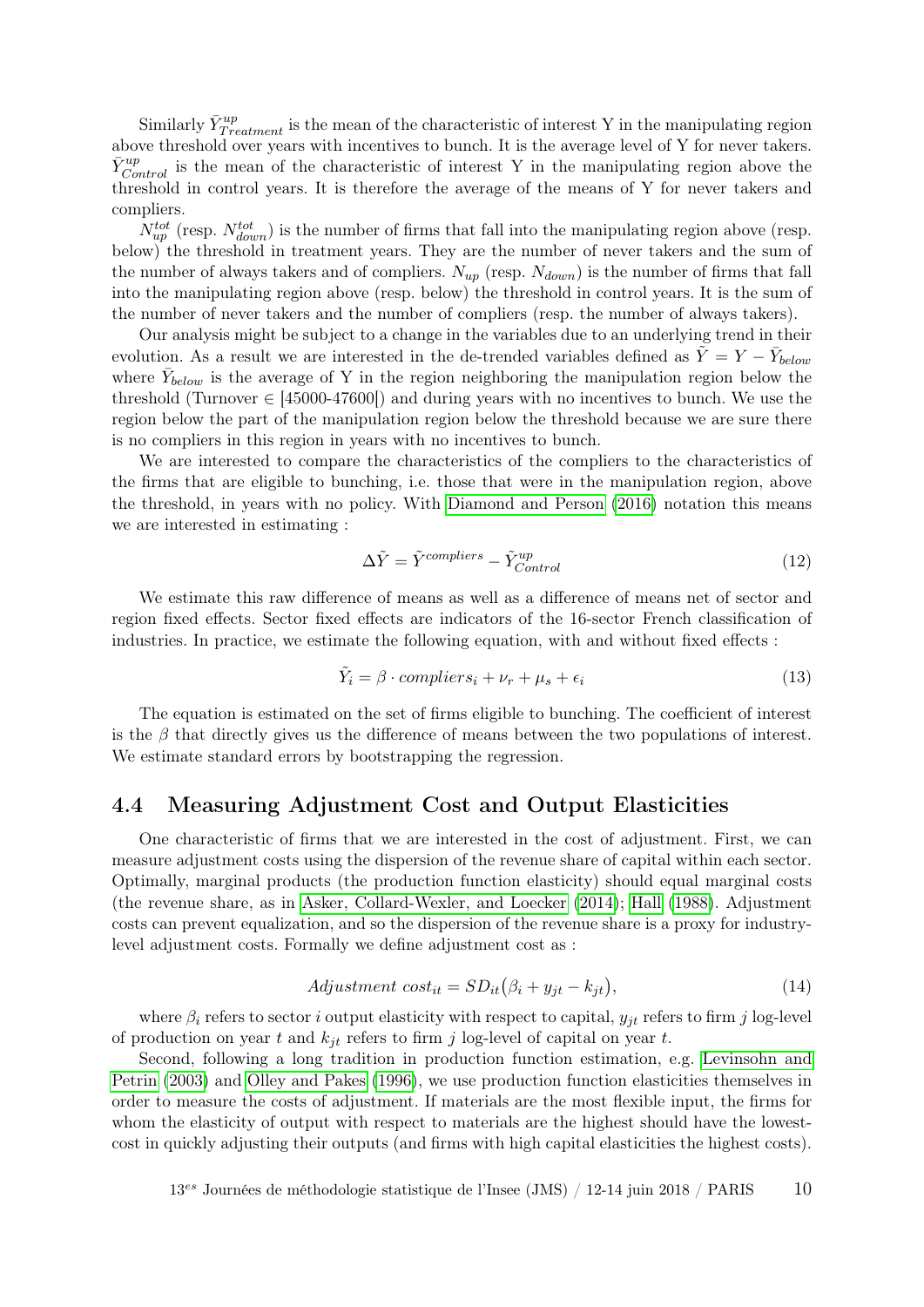In order to estimate production function elasticities, we follow the [Wooldridge](#page-14-1) [\(2009\)](#page-14-1) adaptation of [Levinsohn and Petrin](#page-13-13) [\(2003\)](#page-13-13).

#### 4.5 Identifying Bunchers' Choices

In addition to measuring the ex-ante characteristics of the bunchers, we are also interested in what they do in order to lower their sales below the threshold. We use both cross-sectional and time-series information in order to estimate this. However, we cannot compare only firms below the cutoff, or firms only above. This is because conditional on size firms may behave similarly. For instance, if sales were equal to materials inputs, then firms manipulating their sales would correspondingly lower their materials. As a result, conditional on size, compliers would have the same input choices as never-takers, and so the previous estimation strategy would estimate no effect. Note that this isn't an issue for ex-ante charactersics, which are not directly affected by firm choices. To estimate firm choices, we compare all of the firms in the manipulation region to their counterfactual counterparts.

Using Past Years as Counterfactual In our setting, in order to compute the average value of the outcome of interest, had there been no manipulation, there is no need to predict the average value of the outcome of interest based on its relationship with the running variable outside the manipulation region. We can simply use the average value of the outcome of interest in years during which there was no incentives to bunch as counterfactual. To make sure our estimate is not driven by temporal changes in the outcome of interest, we de trend the outcome of interest by substracting from it the mean of the outcome of interest in the region neighboring the manipulation region (i.e. the regions just below and just above). Our intent to treat estimate simplifies to :

$$
ITT = E(\tilde{Y} | firms\ manipulate) - E(\tilde{Y} | firms\ don't\ manipulate) = E_{Mainp}^{Treat}(\tilde{Y}) - E_{Mainp}^{Control}(\tilde{Y})
$$
\n(15)

Where *Treat* in exponent indicates that the expectation is taken over observation during the treatment years, while Control indicates that the expectation is taken over observation in years during which there was no incentives to bunch.  $\tilde{Y}$  is the de-trended outcome of interest.

Using Predictions from Distribution away from the Threshold as Counterfactual We also follow [Diamond and Person](#page-13-2) [\(2016\)](#page-13-2) as a robustness test. Their strategy consists in predicting the value of the outcome of interest for firms in the manipulation region, had there been no manipulation. In that order, we regress the outcome of interest on a polynomial of turnover of order 5 for firms outside the manipulation region and predict levels of Y within the manipulation region by extrapolating this relationship. As a result the Intent To Treat estimator is estimated as :

$$
ITT = E(\tilde{Y} | firms\ manipulate) - E(\tilde{Y} | firms\ don't\ manipulate) = E_{Mainip}^{Observed}(\tilde{Y}) - E_{Mainip}^{Predicted}(\tilde{Y})
$$
\n(16)

### 5 Empirical Analysis

In this section we describe the results of our data analysis. First we show the existence of bunching in the firm size distribution consistent with the theory. We then describe the characteristics of firms who bunch and then the way that they do so.

 $13^{es}$  Journées de méthodologie statistique de l'Insee (JMS) / 12-14 juin 2018 / PARIS 11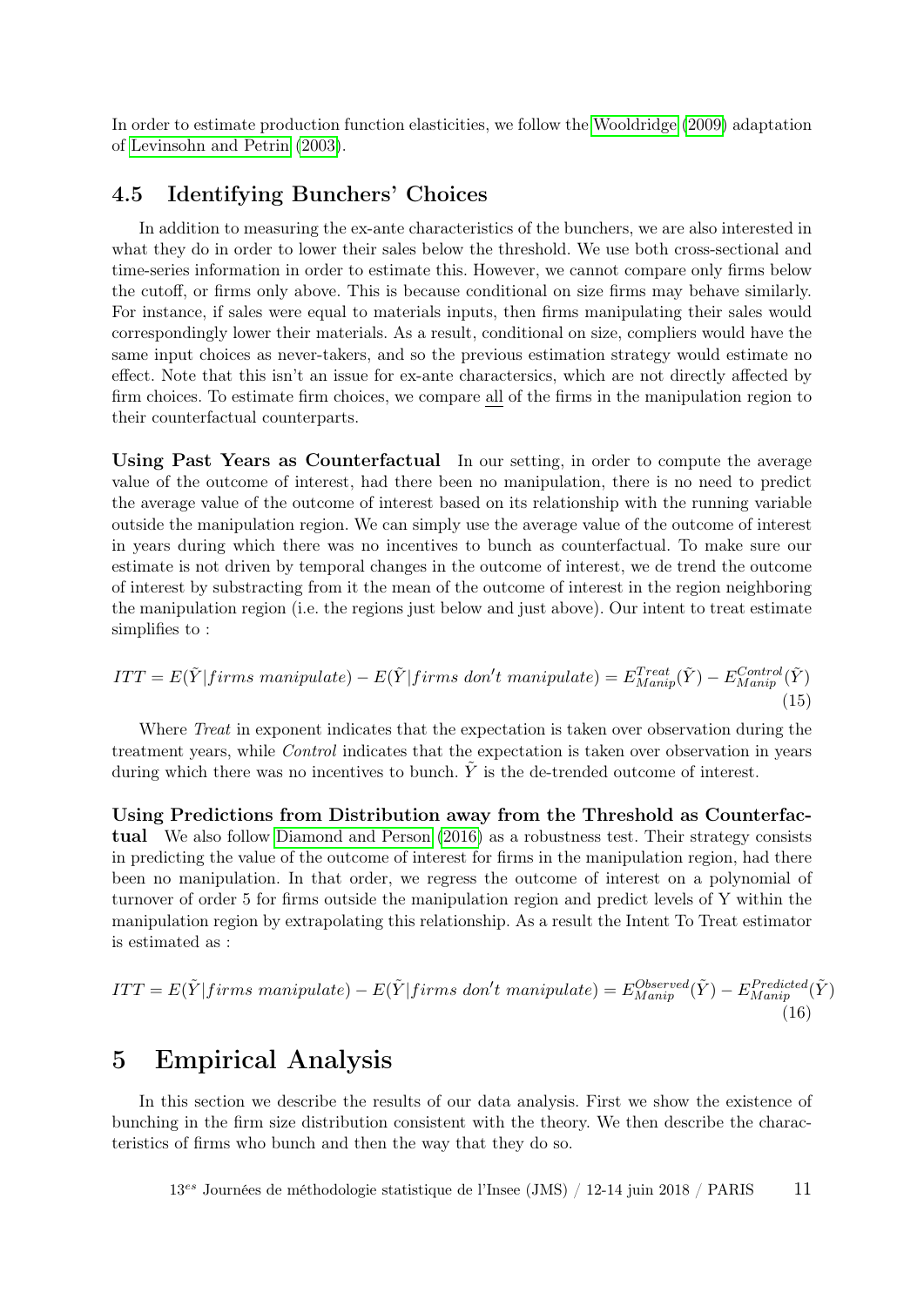#### 5.1 Excess Mass

Figure [2](#page-17-0) shows the raw firm size distribution around the tax cutoff. Before the tax reform (in 1995 and 1996) and after (in 2000) there is no visual break in the firm size distribution, but it is clearly visible in 1997-1999. We calculate a counterfactual distribution far away from the cutoff as a solid line. The vertical lines show the excess mass (and under mass) for those years, where the extra mass on the left is equal to the undermass on the right. Figure 3 shows, just for the years 1997-1998. The observed difference in densities around the cutoff relative to the pre-reform years of 1995-1996.

Table [3](#page-25-0) presents discontinuity estimates from [McCrary](#page-13-15) [\(2008\)](#page-13-15) estimation technique which show the bunching only appear in the year with the discrete jumps in the marginal tax rates. Table [4](#page-26-0) shows the size of the manipulation region, where both for the cross sectional and panel estimates we find excess mass of 150 firms just below the increase tax rate.

#### 5.2 Characteristics of Excess Mass

In this subsection we describe they types of firms who shrink their size in order to avoid paying taxes. First we show differential bunching by profit level. Since the tax rate is on profits, firms who, e.g., have no profts should not be affected by the policy. Consistent with this, we see in the right panel of Figure [5](#page-20-0) that the lowest profitability firms do not demonstrate excess bunching in any of the years (while in 1997 there is a spike to the left of the cutoff, there is no corresponding valley to the right). For the most profitable firms, however, we do see manipulation, consistent with the theory. In Figure [6](#page-21-0) we use firm profitability in 1995 (instead of in the current year) and find a similar result.

In Figure [7](#page-22-0) we run the same exercise, but using adjustment costs (as measured using [\(As](#page-12-0)[ker, Collard-Wexler, and Loecker, 2014\)](#page-12-0)). The results are less clean than for profits, but again consistent with theory that firms with the lowest adjustment costs bunch the most.

Table [5](#page-26-1) runs the estimation equation [4,](#page-5-0) and finds consistently that the higher-profit and lower capital adjustment cost firms show more bunching

#### 5.3 Characteristics of Compliers

An alternative approach to measuring who bunches is to instead look within the manipulation region [\(Diamond and Person, 2016\)](#page-13-2). In Table [7](#page-28-0)[6](#page-27-0) we report the corresponding estimates using respectively predictions from firms away from the threshold and previous years as counterfactual. In the first rows, we extend the results from the previous subsection : compliers are more likely to have low adjustment costs and high profits. Results are robust to the inclusion of region and sector fixed effects as shown in the columns headed with "FE". We can also examine the production function characteristics of the compliers : they are more likely to have a lower capital elasticity and a higher materials elasticity This is consistent with the oft-stated argument that materials inputs are more flexible [\(Ackerberg, Caves, and Frazer, 2015;](#page-12-8) [Asker, Collard-Wexler,](#page-12-0) [and Loecker, 2014;](#page-12-0) [Levinsohn and Petrin, 2003;](#page-13-13) [Olley and Pakes, 1996\)](#page-13-14) : the types of firms who find it easier to manipulate their sales are those whose output is more responsive to materials. As a robustness check we run the same analysis on the sub sample of firms that have input shares below 1 and for which the sum of the input shares is lower than 2. Tables [C.2](#page-32-0) and [C.1](#page-31-0) show that our results are stable to this restriction.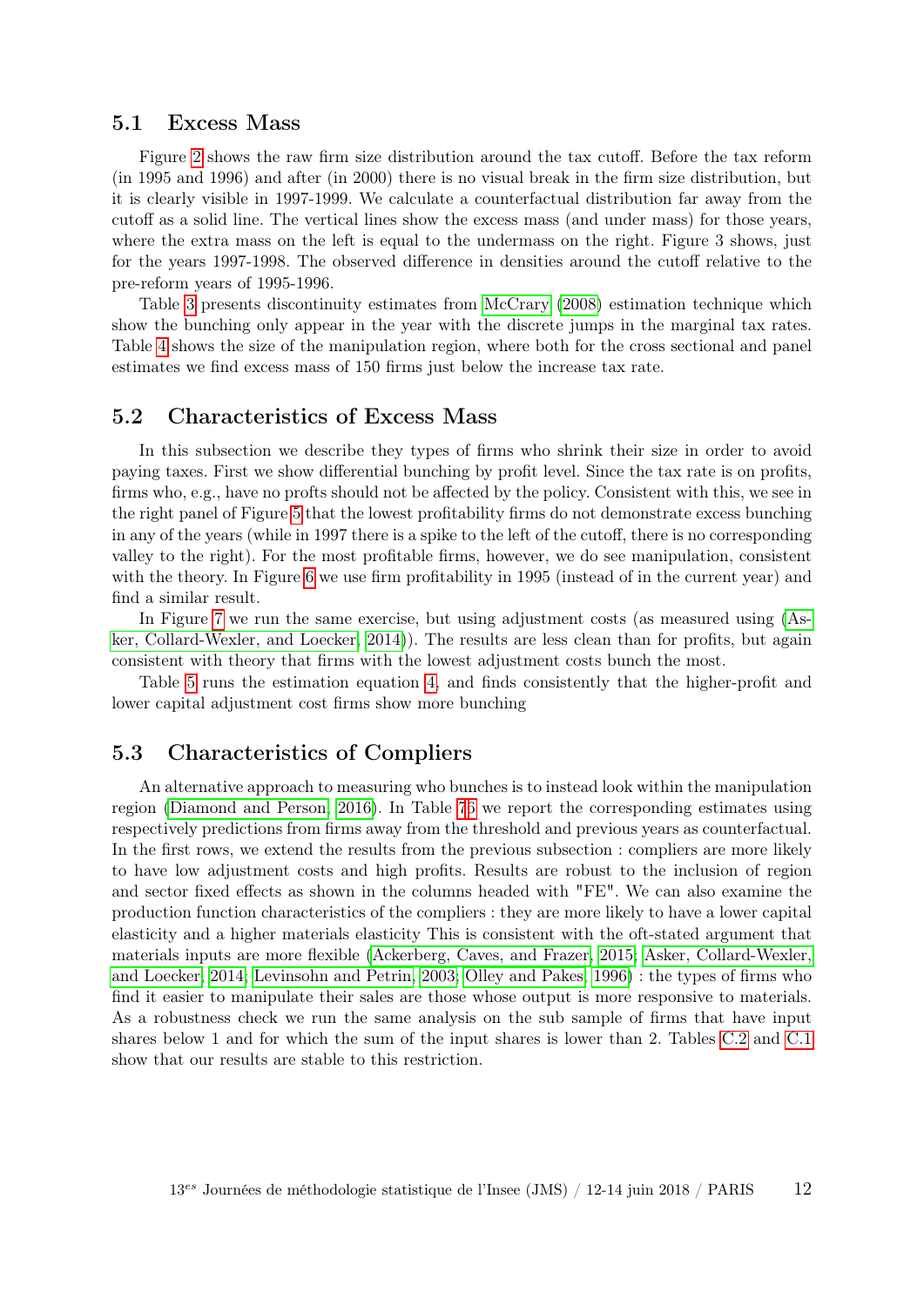#### 5.4 Behavior of Compliers

We can undertake a similar exercise to show the behavioral changes of the compliers (Tables [10](#page-30-0) and [9\)](#page-29-0). Here we consider the entire manipulation region relative to it's counterfactual prediction either in the cross section or the panel. Not surprisingly, we see that turnover is lower : this is the direct effect of manipulation. Sold production falls by more than output does : inventories and capitalized production are higher for the firms adjusting their sales. As a robustness check we run the same analysis on the sub sample of firms that have input shares below 1 and for which the sum of the input shares is lower than 2. Tables [C.4](#page-33-0) and [C.3](#page-32-1) show that our results are stable to this restriction.

### 6 Discussion

In this paper we describe how firms respond to increases in the profit tax. The nature of our setting, the introduction of a new tax above a specific sales threshold, allows us to estimate many important parameters determining firm responses. First, we use the firms who manipulate their sales below the threshold to estimate the tax elasticity of sales. We find a value of 0.16. Second, we describe the characteristics of those firms : those with high profits (and therefore high incentives to lower their tax rate) and those with low adjustment costs, measured in several ways. Third, we show that firms adjust their turnover by lowering production and increasing inventories.

### Références

- <span id="page-12-8"></span>Ackerberg, D., K. Caves, and G. Frazer. 2015. "Identification Properties of Recent Production Function Estimators." Econometrica 83 :2411–2451.
- <span id="page-12-3"></span>Aghion, P., U. Akcigit, M. Lequien, and S. Stantcheva. 2017. "Do Entrepreneurship and Self-Employment Respond to Simpler Fiscal Incentives ? Evidence from France." Working Paper, pp. .
- <span id="page-12-2"></span>Almunia, M., and D. Lopez-Rodriguez. 2017. "Under the Radar : The Effects of Monitoring Firms on Tax Compliance." American Economic Journal : Economic Policy., pp. .
- <span id="page-12-0"></span>Asker, J., A. Collard-Wexler, and J.D. Loecker. 2014. "Dynamic Inputs and Resource (Mis)Allocation." Journal of Political Economy, pp. .
- <span id="page-12-4"></span>Bach, L. 2015. "Do Sophisticated Entrepreneurs Avoid Taxes More ?" Working paper, pp. .
- <span id="page-12-1"></span>Bachas, P., and M. Soto. 2015. "Not(ch) Your Average Tax System : Corporate Taxation Under Weak Enforcement." Working Paper, pp. .
- <span id="page-12-5"></span>Barbanchon, T.L. 2016. "Optimal Partial Unemployment Insurance : Evidence from Bunching in the U.S." Working Paper, pp. .
- <span id="page-12-6"></span>Best, M., A. Brockmeyer, H. Kleven, J. Spinnewijn, and M. Waseem. 2015. "Production versus Revenue Efficiency with Limited Tax Capacity : Theory and Evidence from Pakistan." Journal of Political Economy, pp. .
- <span id="page-12-7"></span>Caliendo, L., F. Monte, and E. Rossi-Hansberg. 2015. "The Anatomy of French Production Hierarchies." Journal of Political Economy 123.

 $13^{es}$  Journées de méthodologie statistique de l'Insee (JMS) / 12-14 juin 2018 / PARIS 13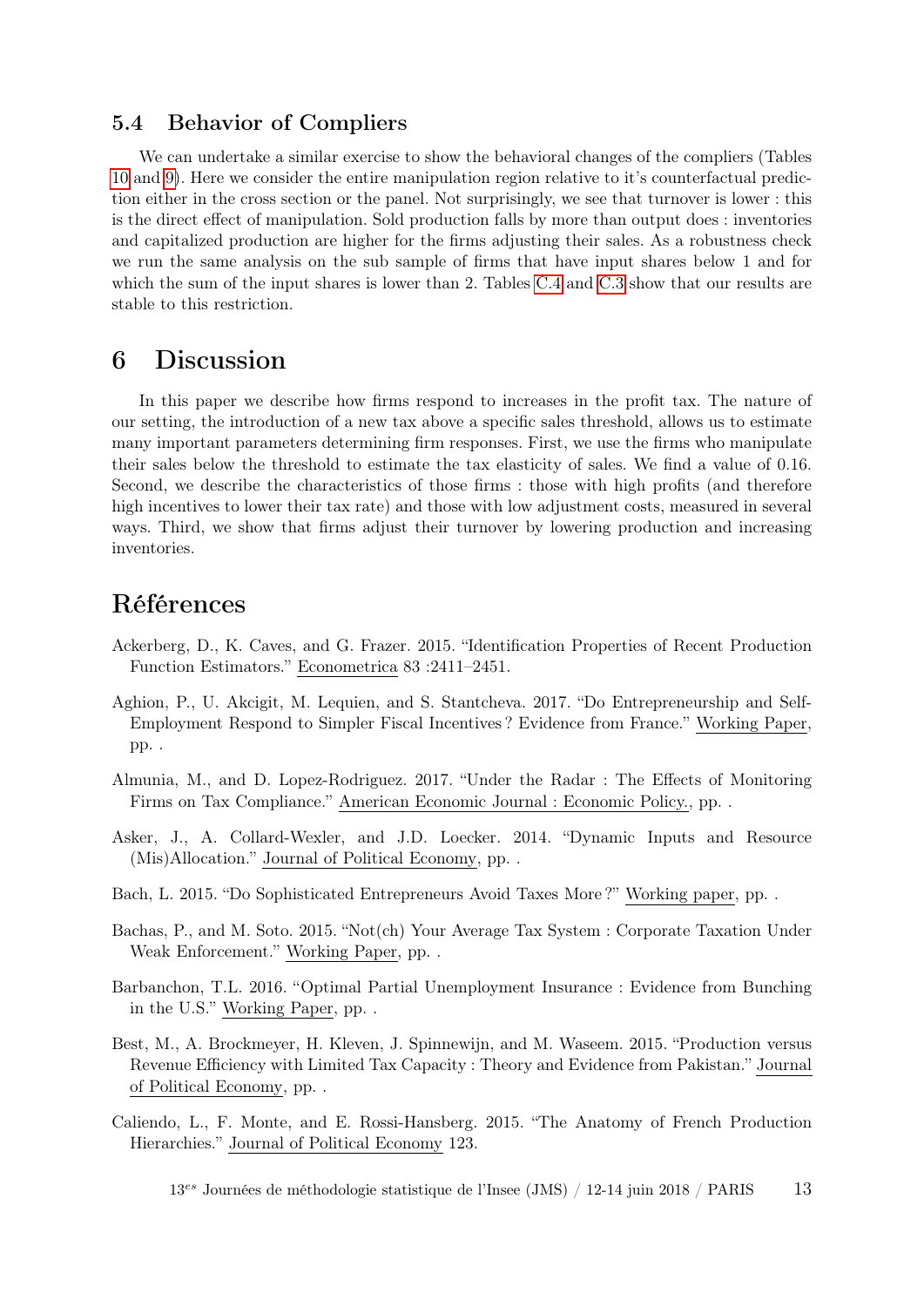- <span id="page-13-16"></span>Cattaneo, J., and Ma. 2016. "Simple Local Regression Distribution Estimators with an Application to Manipulation Testing." Working Paper, pp. .
- <span id="page-13-0"></span>Desai, M.A., C.F. Foley, and J. Hines. 2006. "The demand for tax haven operations." Journal of Public Economics 90 :513–531.
- <span id="page-13-2"></span>Diamond, and Person. 2016. "The Long-Term Consequences of Teacher Discretion in Grading of High Stakes Test." Working Paper, pp. .
- <span id="page-13-4"></span>Garicano, L., C. Lelarge, and J. Van Reenen. 2016. "Firm Size Distortions and the Productivity Distribution : Evidence from France." American Economic Review 106 :3439–3479.
- <span id="page-13-5"></span>Gourio, F., and N. Roys. 2014. "Size-dependent regulations, firm size distribution, and reallocation." Quantitative Economics 5 :377–416.
- <span id="page-13-17"></span>Hall, R. 1988. "The Relation between Price and Marginal Cost in U.S. Industry." Journal of Political Economy 96 :921–47.
- <span id="page-13-10"></span>Kleven, H. 2016. "Bunching." Annual Review of Economics, pp. .

.

.

- <span id="page-13-6"></span>Kleven, H., and M. Waseem. 2013. "Using notches to uncover optimization frictions and structural elasticities : Theory and evidence from Pakistan." Quarterly Journal of Economics, pp.
- <span id="page-13-11"></span>Lardeux, R. 2018. "Who Understands The French Income Tax ? Bunching Where Tax Liabilities Start." Working Paper, pp. .
- <span id="page-13-13"></span>Levinsohn, J., and A. Petrin. 2003. "Estimating Production Functions Using Inputs to Control for Unobservables." Review of economic studies, pp. .
- <span id="page-13-7"></span>Liu, L., and B. Lockwood. 2016. "VAT notches, voluntary registration and bunching : Theory and UK evidence." Working Paper, pp. .
- <span id="page-13-1"></span>Liu, L., T. Schmidt-Eisenlohr, and D. Guo. 2017. "International Transfer Pricing and Tax Avoidance : Evidence from Linked Trade-Tax Statistics in the UK." CESifo Working Paper Series No. 6594, CESifo Group Munich.
- <span id="page-13-15"></span>McCrary, J. 2008. "Manipulation of the Running Variable in the Regression Discontinuity Design : A Density Test." Journal of Econometrics 142.
- <span id="page-13-14"></span>Olley, G.S., and A. Pakes. 1996. "The Dynamics of Productivity in the Telecommunications Equipment Industry." Econometrica 64 :1263–97.
- <span id="page-13-8"></span>Onji, K. 2009. "The response of firms to eligibility thresholds : Evidence from the Japanese value-added tax." Journal of Public Economics 93.
- <span id="page-13-9"></span>Raj Chetty, O.T., John Friedman, and L. Pistaferri. 2011. "Adjustment Costs, Firm Responses, and Micro vs. Macro Labor Supply Elasticities." Quarterly Journal of Economics 126 :749–804.
- <span id="page-13-12"></span>Saez. 2010. "Do Taxpayers Bunch at Kink Points ?" American Economic Journal : Economic Policy, pp. .
- <span id="page-13-3"></span>Thomas Dee, B.J., Will Dobbie, and J. Rockoff. 2016. "The Causes and Consequences of Test score Manipulation Evidence from the New York Regents Examinations." Working Paper, pp.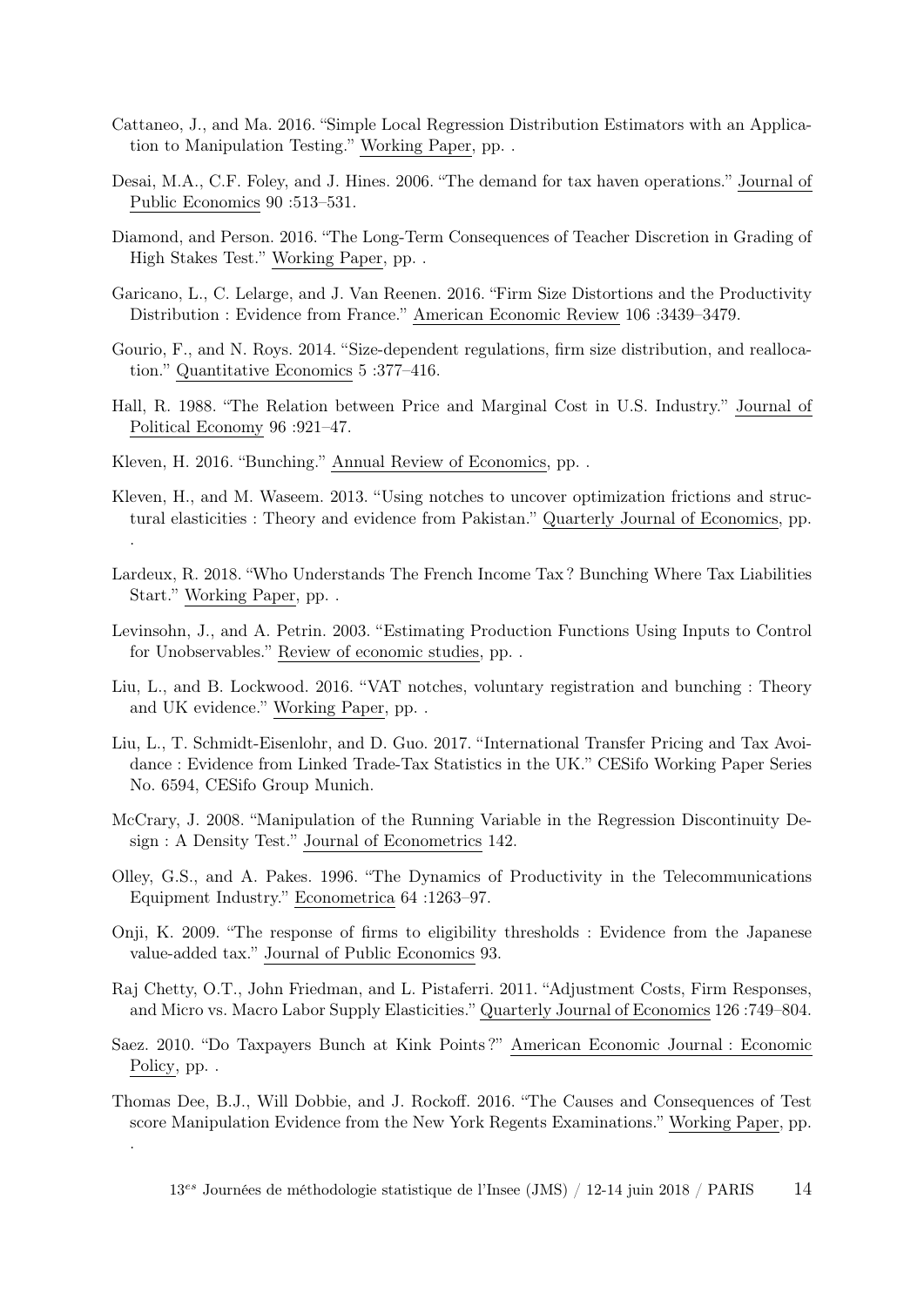- <span id="page-14-1"></span>Wooldridge, J. 2009. "On estimating firm-level production functions using proxy variables to control for unobservables." Economic letters, pp. .
- <span id="page-14-0"></span>Zucman, G. 2014. "Taxing across Borders : Tracking Personal Wealth and Corporate Profits." Journal of Economic Perspectives 28.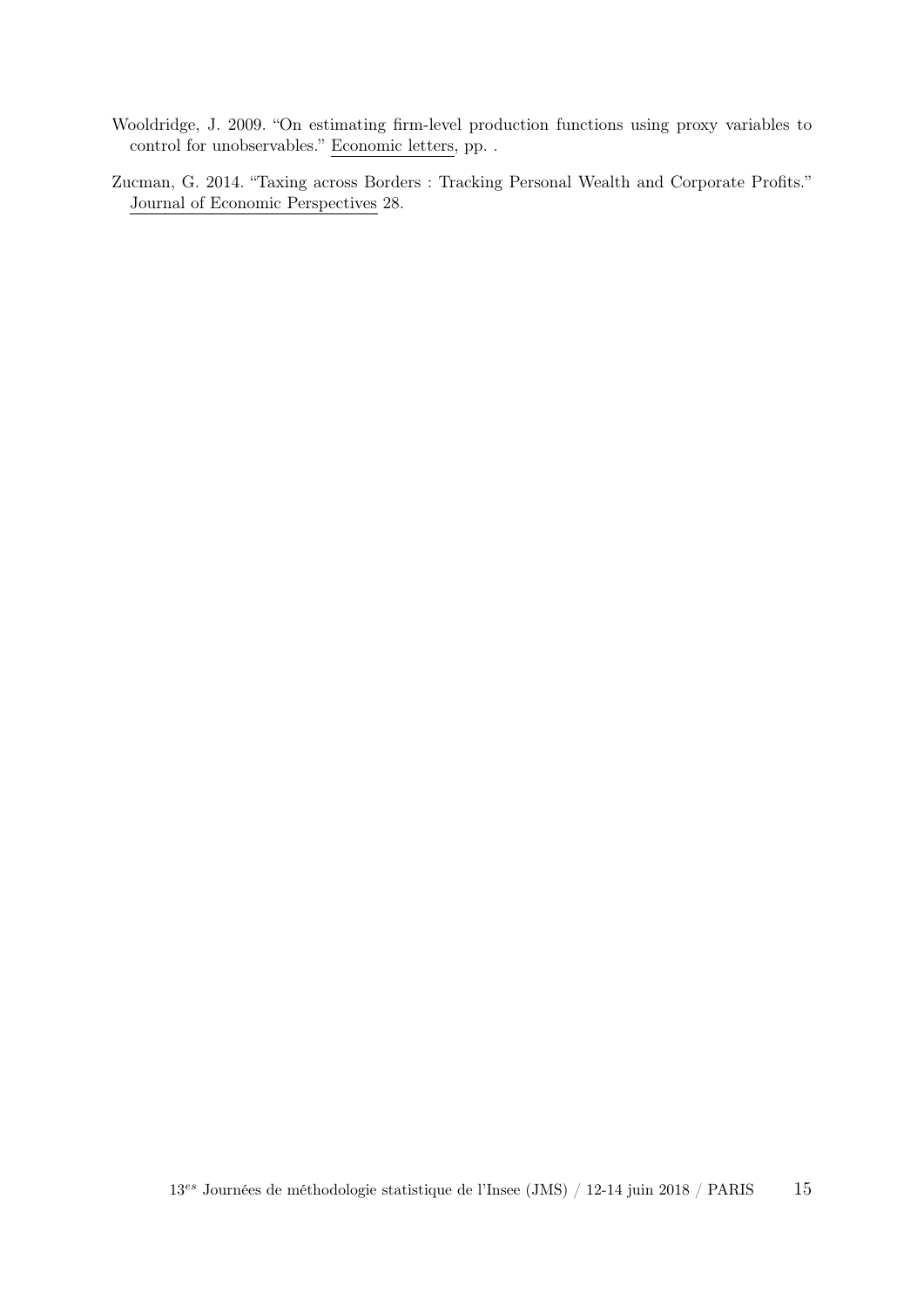$13^{es}$ Journées de méthodologie statistique de l'Insee (JMS) / 12-14 juin 2018 / PARIS  $\qquad \ \ 16$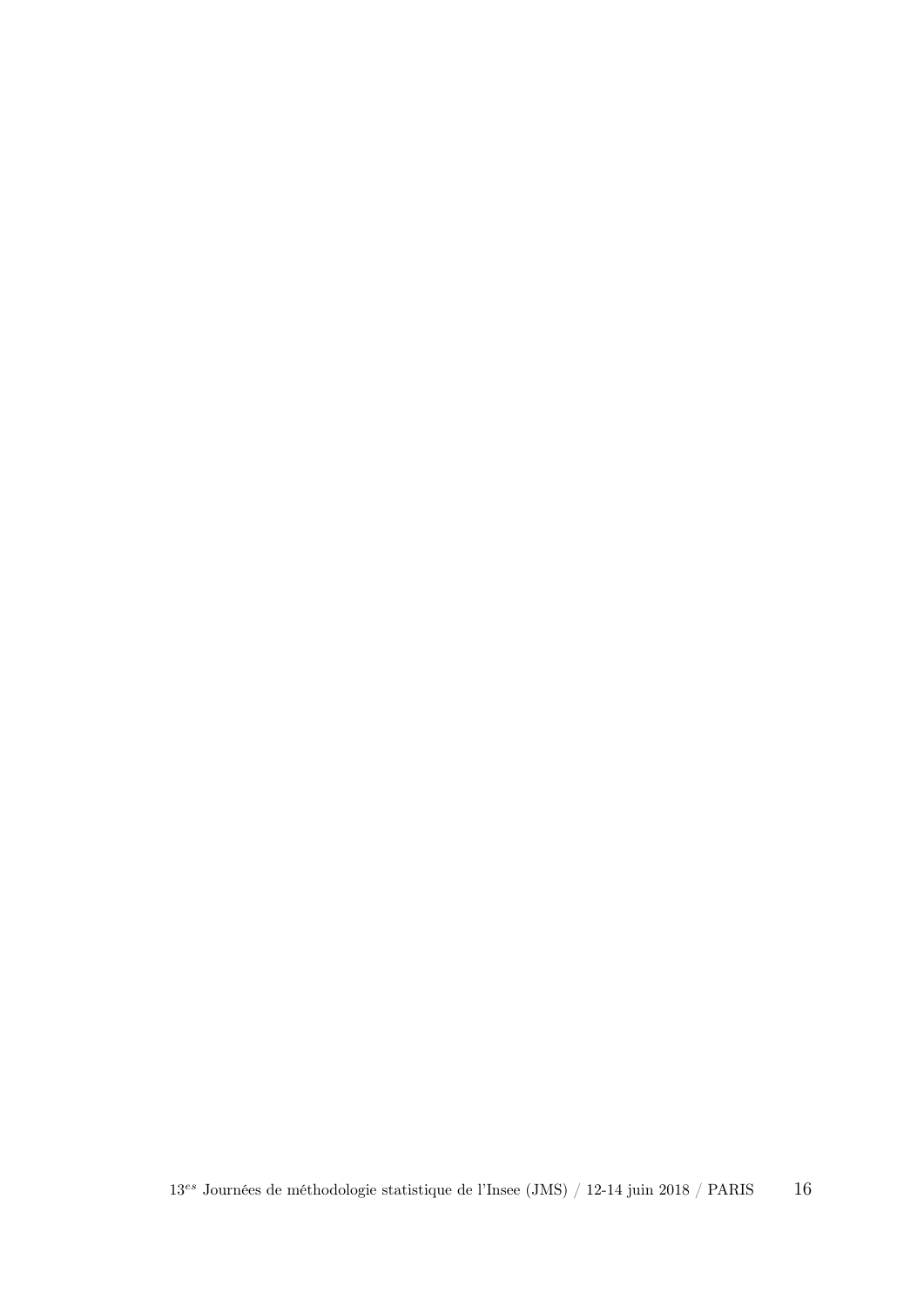# <span id="page-16-0"></span>A Figures





This figure presents the marginal rates of firms eligible to either the reduced corporate income tax or not. The marginal tax rates are the sum of three terms : the contribution exceptionnelle, the d $\partial \partial t$ rlbution addition addition addition addition per tax different de l'Inseen (JMS)  $\chi$  falls: 14 juin 2018 / PARIS 17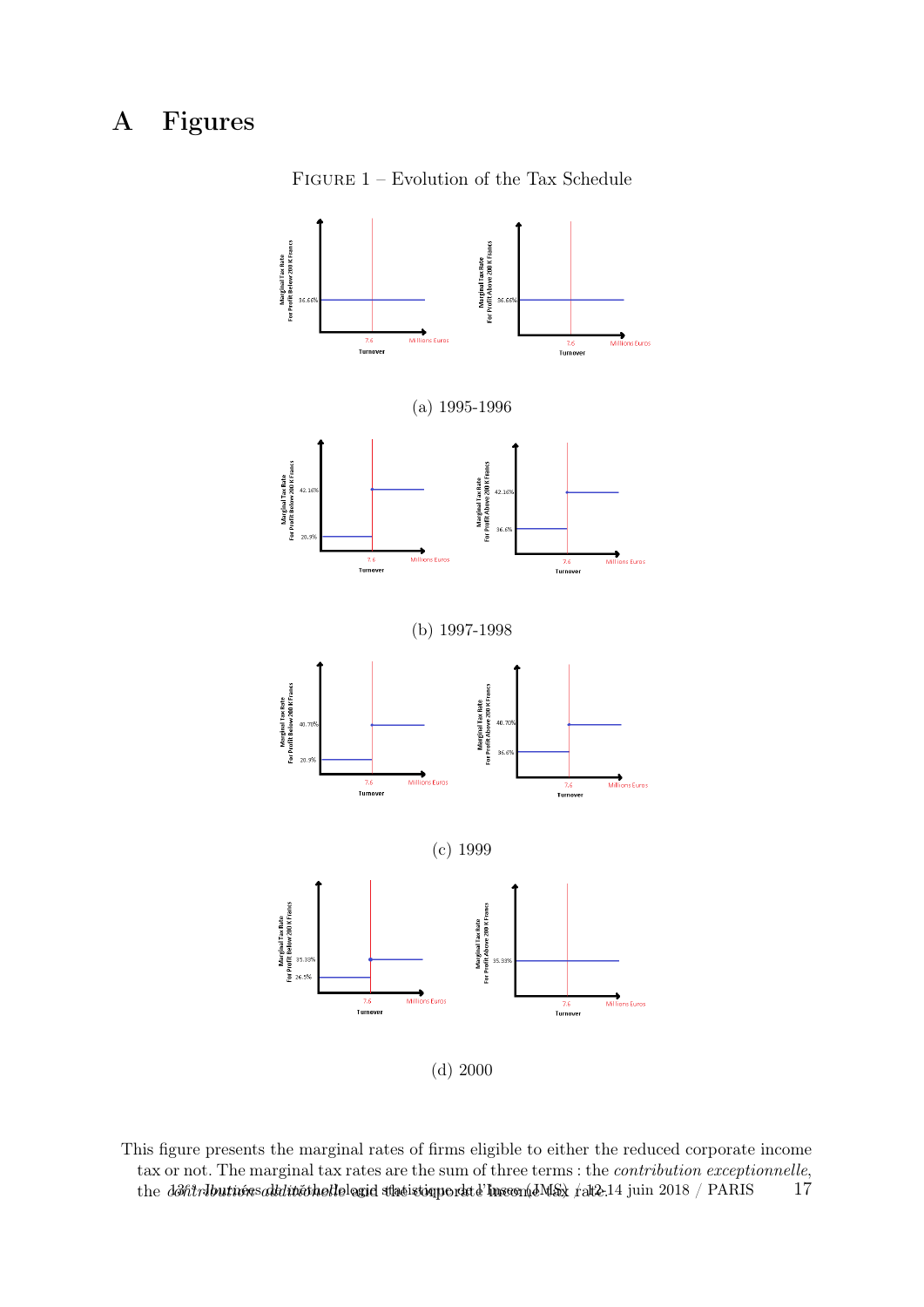<span id="page-17-0"></span>

FIGURE  $2$  –  $\cal{A}$  transient discontinuity in firms' sales distribution

The distribution of firms with sales between kFrancs 20 and kFrancs 100, restricting to firms that are paying corporate income tax and excluding firms that belong to a conglomerate.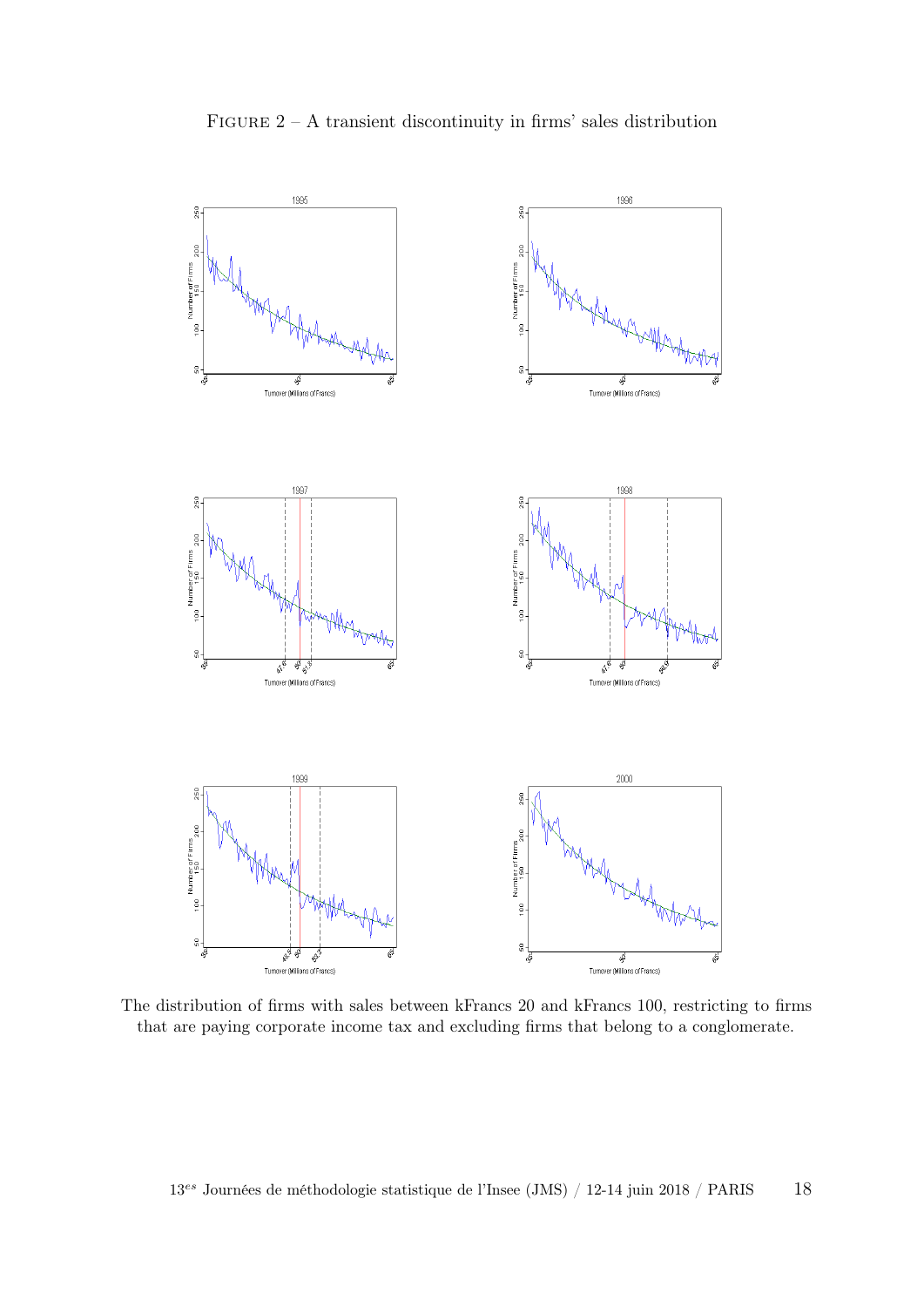<span id="page-18-0"></span>FIGURE 3 – Representing bunching compared to counterfactual obtained from years during which there was no incentive to bunch



The figure plots the differential number of firms in bins around the threshold in years during which there was incentives to bunch compared to years during which there was no incentives. Each point comes from an interaction term between the bin indicator and the indicator of incentives. 95 % confidence intervals are constructed using robust standard errors clustered at the bin level.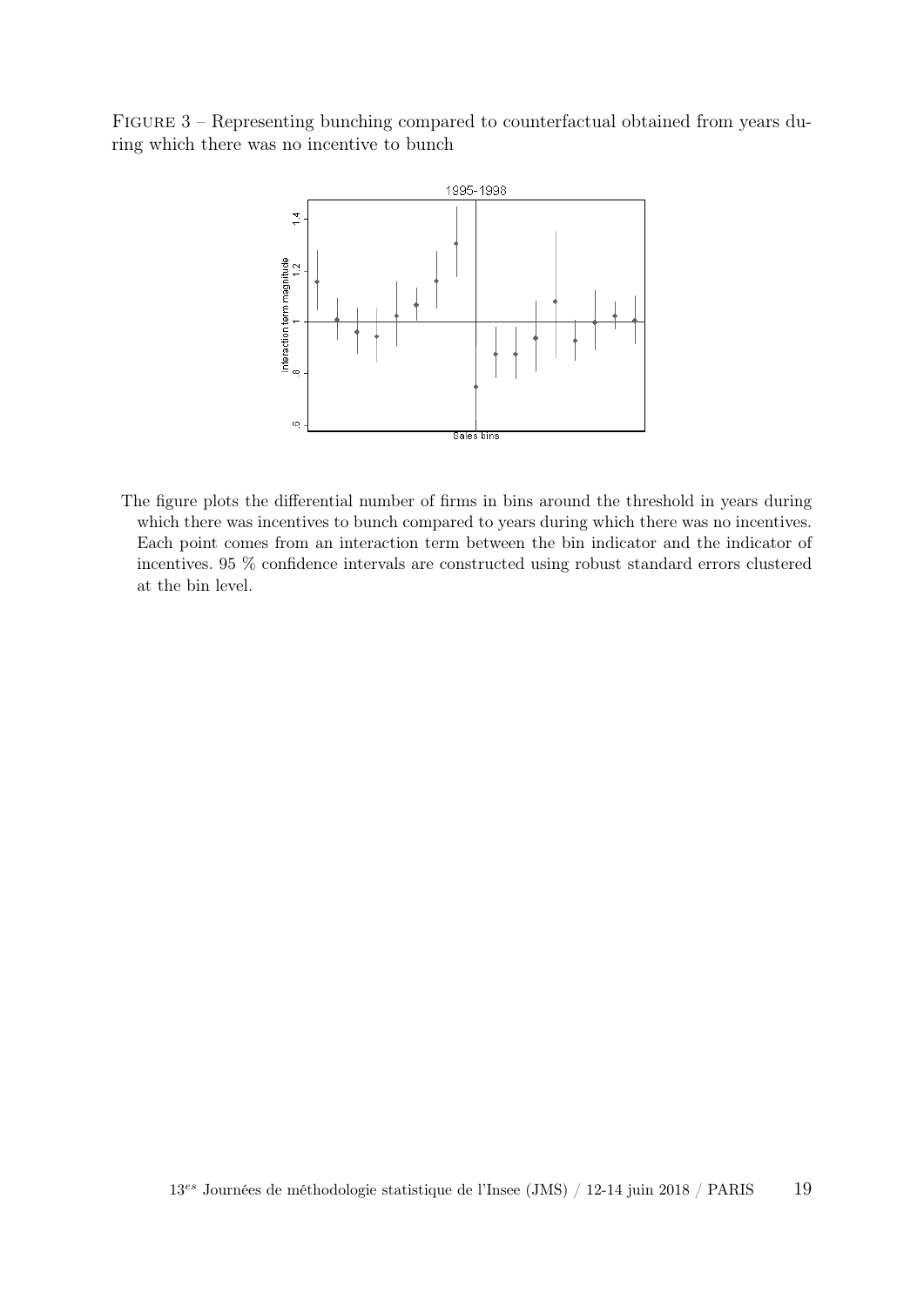<span id="page-19-0"></span>

FIGURE  $4$  – Estimating the width of the valley

(c) Time series 1997-1998

The figure reports the manipulation region. It illustrates the lower end  $z_L$  that is determined either eyeballing where the distribution starts being different from the counterfactual (a) and (b) or as the lower end of the group of bins that precede the bunch of coefficients that are significant below threshold (c).  $z_U$  is determined from the equality of missing mass and excess bunching as reported in Tabl[e4](#page-26-0)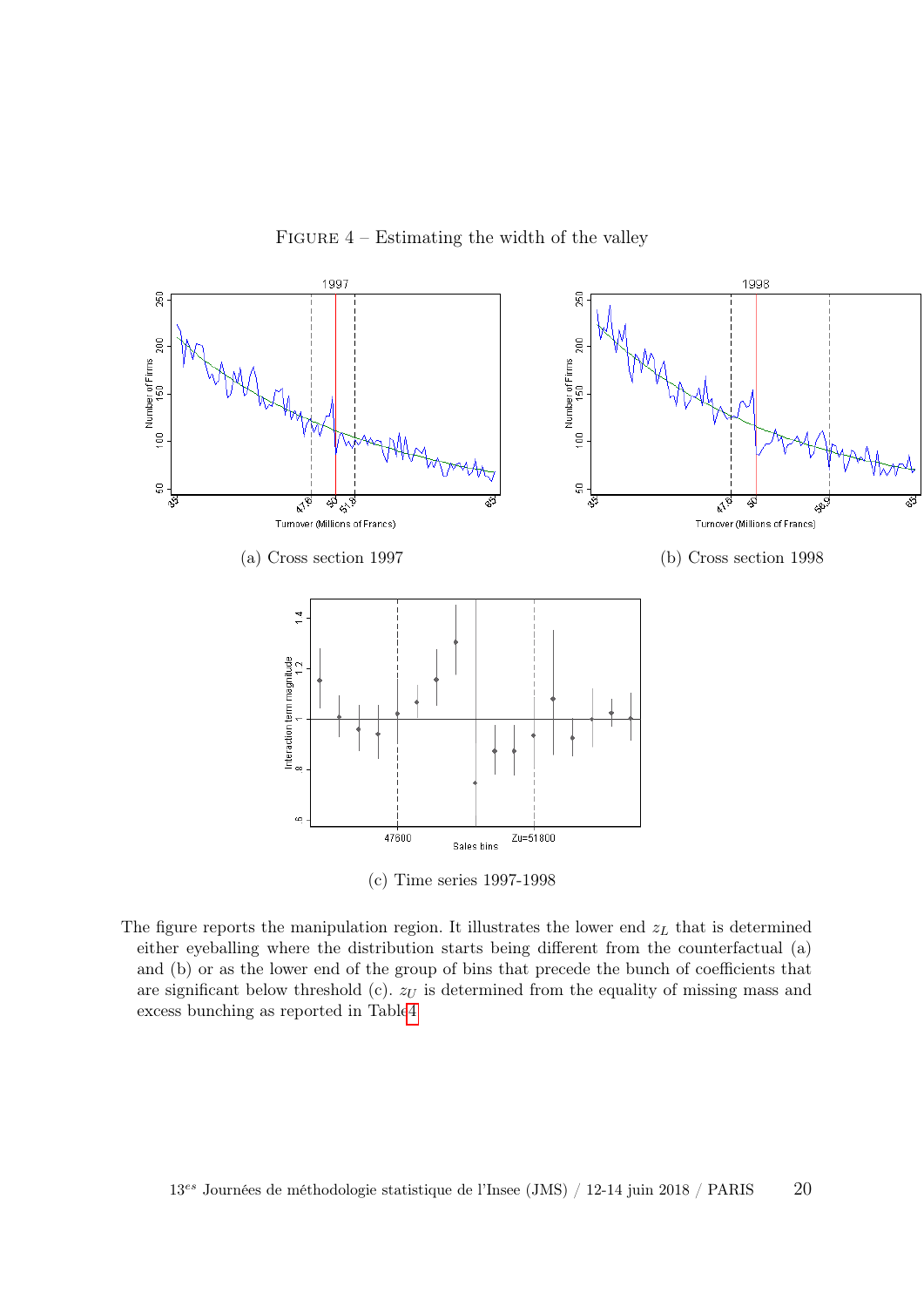<span id="page-20-0"></span>

FIGURE  $5$  – Differential bunching by profit level

The distribution of firms with sales between kFrancs 20 and kFrancs 100, restricting to firms that are paying corporate income tax and excluding firms that belong to a conglomerate.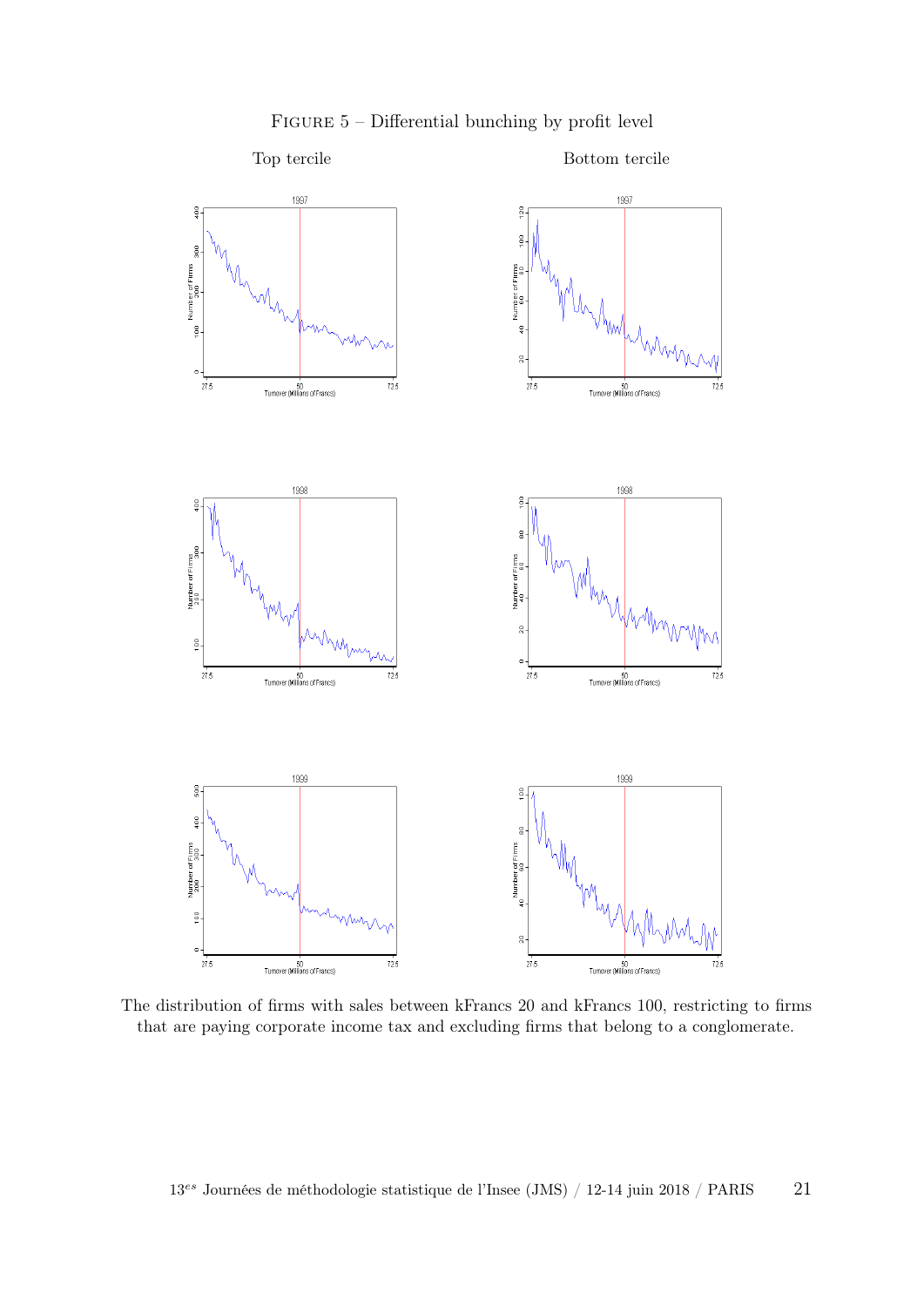<span id="page-21-0"></span>

FIGURE  $6$  – Differential bunching by profit level in 1995

The distribution of firms with sales between kFrancs 20 and kFrancs 100, restricting to firms that are paying corporate income tax and excluding firms that belong to a conglomerate, by level of profit.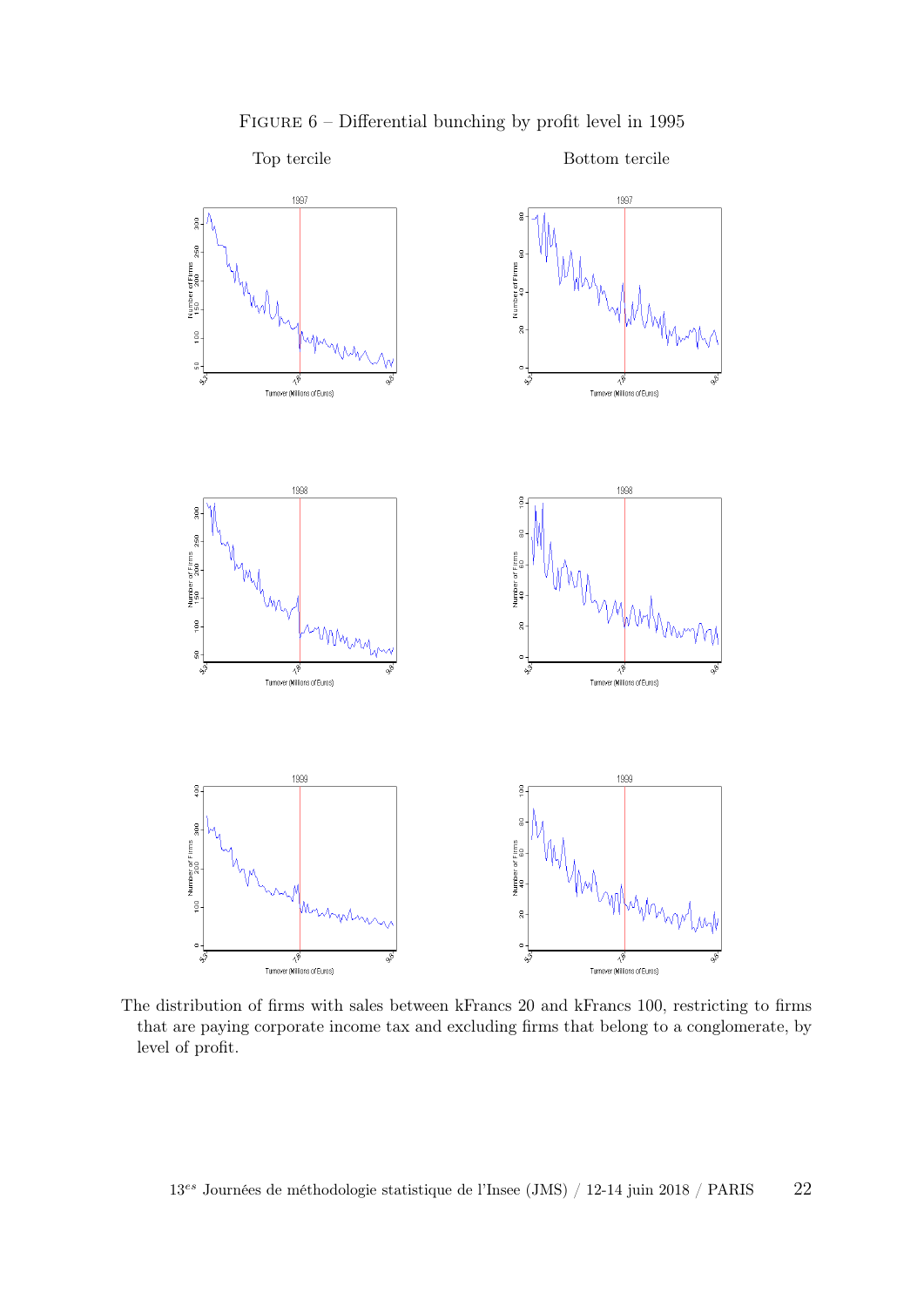<span id="page-22-0"></span>

#### Figure 7 – Differential bunching by Adjustment cost

The distribution of firms with sales between kFrancs 20 and kFrancs 100, restricting to firms that are paying corporate income tax and excluding firms that belong to a conglomerate, by level of adjustment cost measured as in [\(Asker, Collard-Wexler, and Loecker, 2014\)](#page-12-0).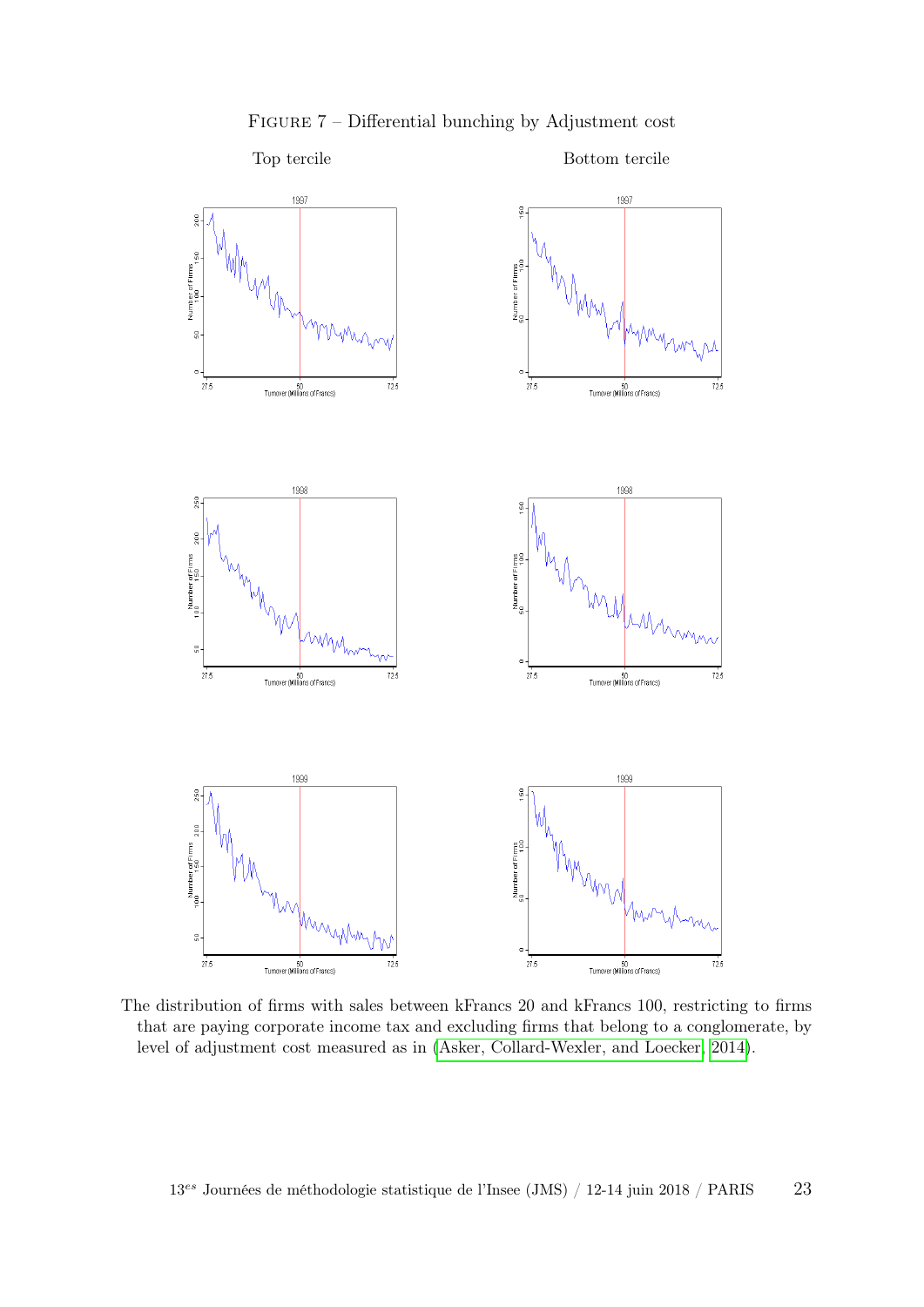

FIGURE 8 – Assessing the Characteristics of the Bunchers

(b) Treatment

These graphs borrow on [Diamond and Person](#page-13-2) [\(2016\)](#page-13-2). The additional tax can be interpreted as a treatment to which bunching firms are compliers.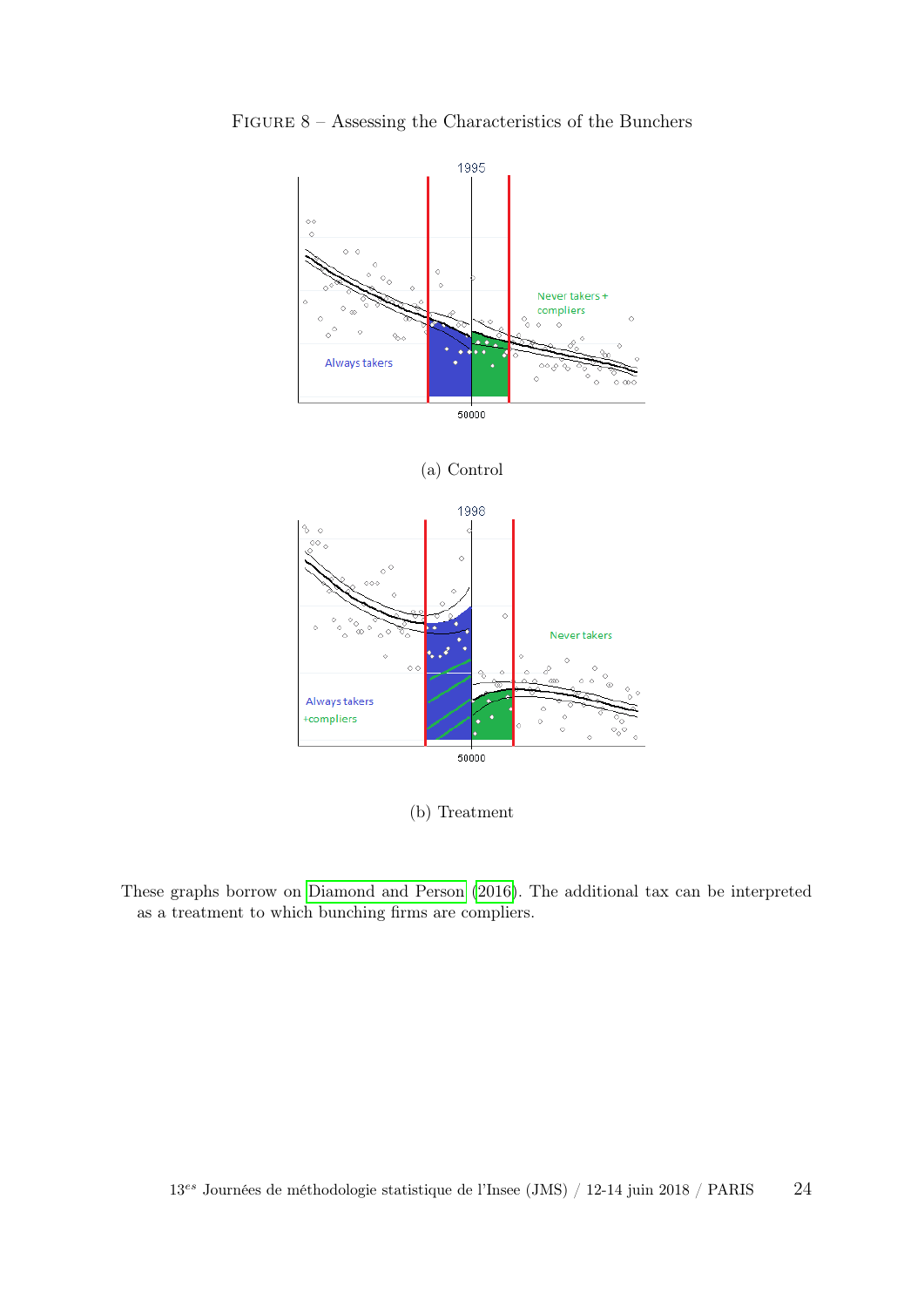# B Tables

Table 1 – Share of Firms Affiliated to the Different Tax Regimes

<span id="page-24-0"></span>

|      | Obs.      | Share |            |            |      | VA share<br>VA value |        |      |            |            |      |      |
|------|-----------|-------|------------|------------|------|----------------------|--------|------|------------|------------|------|------|
|      | Nb        | BNC.  | <b>BRN</b> | <b>RSI</b> | IS   | IR                   | B Eur  | BNC  | <b>BRN</b> | <b>RSI</b> | IS   | IR   |
| 1995 | 2,034,117 | 0.19  | 0.32       | 0.49       | 0.33 | 0.67                 | 611.33 | 0.05 | 0.89       | 0.06       | 0.78 | 0.22 |
| 1996 | 2,226,769 | 0.18  | 0.31       | 0.51       | 0.33 | 0.67                 | 627.47 | 0.05 | 0.88       | 0.07       | 0.80 | 0.20 |
| 1997 | 2,262,301 | 0.19  | 0.30       | 0.51       | 0.34 | 0.66                 | 645.21 | 0.05 | 0.88       | 0.07       | 0.82 | 0.18 |
| 1998 | 2,297,619 | 0.19  | 0.30       | 0.51       | 0.35 | 0.65                 | 719.77 | 0.05 | 0.89       | 0.07       | 0.84 | 0.16 |
| 1999 | 2,323,909 | 0.20  | 0.30       | 0.51       | 0.35 | 0.65                 | 792.03 | 0.04 | 0.89       | 0.06       | 0.80 | 0.20 |
| 2000 | 2,325,726 | 0.19  | 0.30       | 0.50       | 0.36 | 0.64                 | 821.33 | 0.04 | 0.89       | 0.06       | 0.81 | 0.19 |

Table 2 – Descriptive statistics

<span id="page-24-1"></span>

|           | mean     | count      | sd         |  |
|-----------|----------|------------|------------|--|
| Sample    |          |            |            |  |
| Output    | 20160.22 | 191,511    | 21679.97   |  |
| Turnover  | 39546.35 | 203,609    | 18869.56   |  |
| Profit    | 1304.92  | 203,609    | 9377.56    |  |
|           | mean     | count      | sd         |  |
| All firms |          |            |            |  |
| Output    | 8463.42  | 8,510,565  | 1022583.07 |  |
| Turnover  | 10060.38 | 10,682,393 | 925309.87  |  |
| Profit    | 1028.11  | 10,682,393 | 277244.24  |  |

Note: The sample is restricted to eligible firms paying a corporate income tax and with turnover between 20,000 Francs and 100,000 Francs. We also drop observations with capital share larger than 10.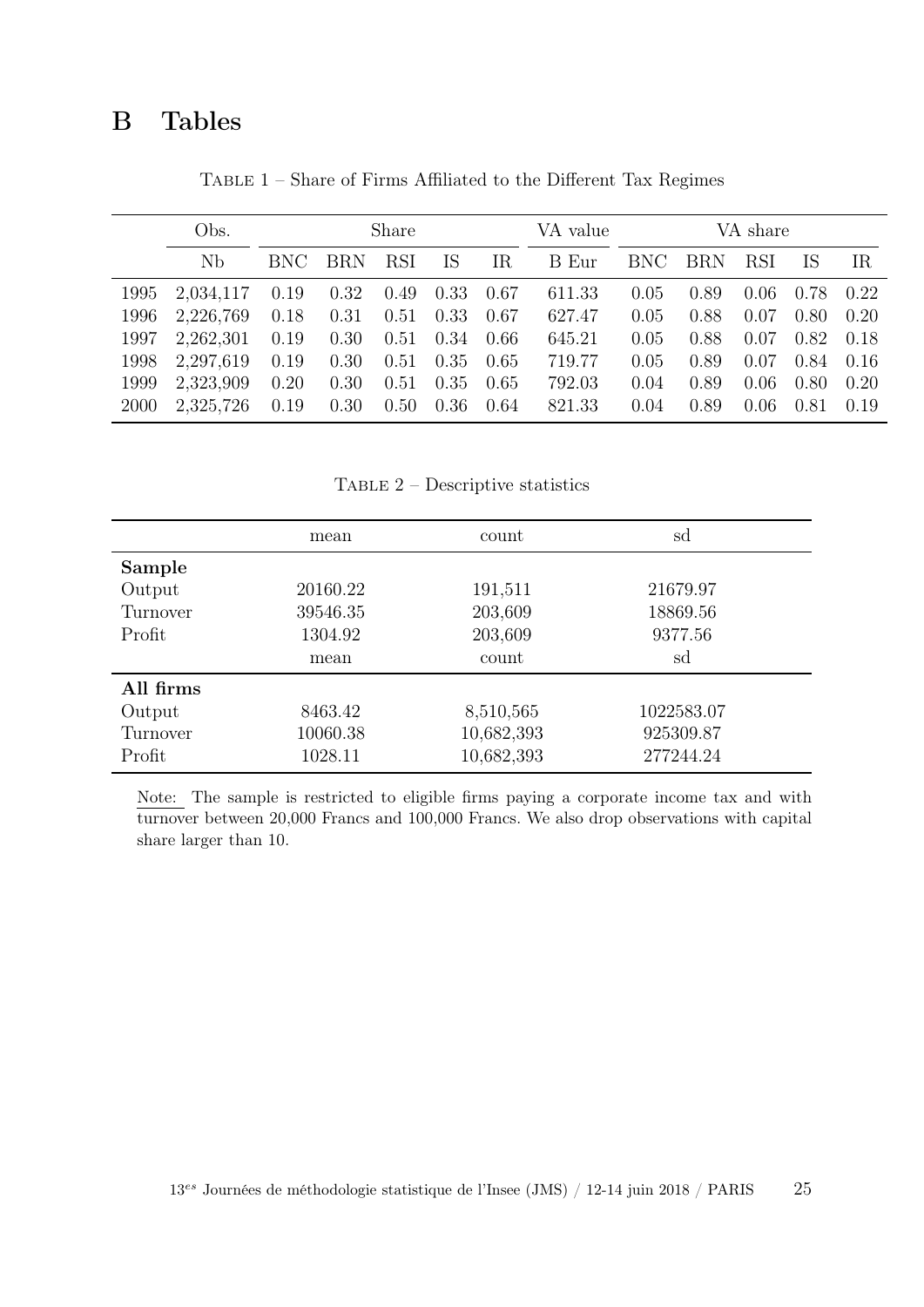| TABLE $3$ – Disontinuity estimates |  |
|------------------------------------|--|
|------------------------------------|--|

<span id="page-25-0"></span>

|      | Raw dataset                                                                |                 |                                  |
|------|----------------------------------------------------------------------------|-----------------|----------------------------------|
|      | $(McCary, 2008)$ estimates                                                 | standard errors | (Cattaneo and Ma, 2016) p-values |
| 1995 | .058                                                                       | (.092)          | 0.9661                           |
| 1996 | .001                                                                       | (.076)          | 0.6937                           |
| 1997 | $-.331$                                                                    | (.083)          | 0.0002                           |
| 1998 | $-.598$                                                                    | (.089)          | 0.0000                           |
| 1999 | $-.714$                                                                    | (0.114)         | 0.0002                           |
| 2000 | $-.143$                                                                    | (.110)          | 0.1280                           |
|      | <b>Balanced dataset</b><br>(McCrary, 2008) point estimates standard errors |                 | (Cattaneo and Ma, 2016) p-value  |
|      |                                                                            |                 |                                  |
| 1995 | .274                                                                       | .210)           | 0.6291                           |
| 1996 | .110                                                                       | .184)           | 0.3414                           |
| 1997 | $-.647$                                                                    | (0.193)         | 0.0384                           |
| 1998 | $-.919$                                                                    | .201)           | 0.0153                           |
| 1999 | $-.617$                                                                    | (.155)          | 0.0052                           |
| 2000 | $-.056$                                                                    | (.150)          | 0.2822                           |

Note: This table reports discontinuity estimates for the two samples. The balanced dataset is the dataset restricted to the set of firms that have filled tax forms each years of the 1995- 2000 period. Column 1 and 2 report the point estimates and standard errors obtained from [\(McCrary, 2008\)](#page-13-15) estimation procedure, column (3) reports the p-value.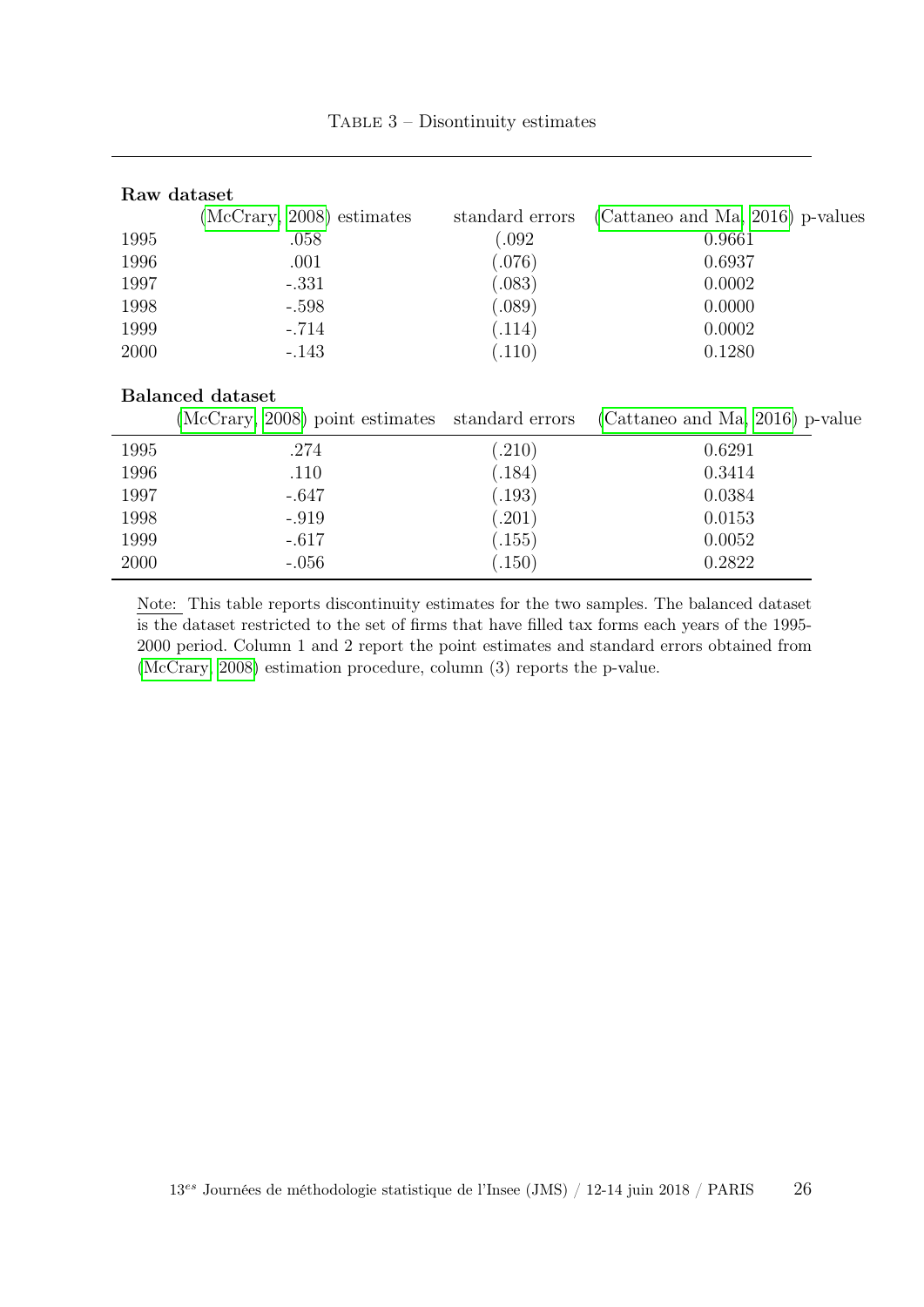<span id="page-26-0"></span>

| Panel A : Cross-Section Estimates           |                          |                     |                                       |  |  |  |  |  |  |
|---------------------------------------------|--------------------------|---------------------|---------------------------------------|--|--|--|--|--|--|
| 1997                                        | $\overline{B}$<br>49.724 | $\hat{M}$<br>60.947 | $\hat{b}_{av}$<br>$0.958*$<br>(0.633) |  |  |  |  |  |  |
| 1998                                        | 114.278                  | 134.700             | $2.198***$<br>(0.587)                 |  |  |  |  |  |  |
| 1999                                        | 86.100                   | 95.980              | $1.511***$<br>(0.370)                 |  |  |  |  |  |  |
| Panel B: Time-series Estimates<br>1997-1998 | 204.264                  | 225.945             | 0.415                                 |  |  |  |  |  |  |

Note: This table reports the bunching estimators estimated with usual techniques (Panel A) and the bunching estimators obtained from the technique that uses past years as counterfactual (Panel B).  $\hat{M}$  is missing mass and  $\hat{B}$  excess bunching  $\hat{b}_{av}$  refers to average bunching and  $\hat{b}_{adj}$  to adjusted bunching.

| TABLE $5$ – Bunching Estimation by Subgroups |  |  |  |
|----------------------------------------------|--|--|--|
|----------------------------------------------|--|--|--|

<span id="page-26-1"></span>

|      | Capital adjustment cost |               | Profits       |                  | Profits in 1995 |               |  |
|------|-------------------------|---------------|---------------|------------------|-----------------|---------------|--|
|      | Top                     | <b>Bottom</b> | Top           | <b>Bottom</b>    | Top             | <b>Bottom</b> |  |
| 1997 | $\left( \right)$        | 1.017         | 0.490         | $\theta$         | 0.329           | 0.651         |  |
|      |                         | $(0.304)$ *** | (0.332)       |                  | (0.321)         | $(0.312)$ **  |  |
| 1998 | 0.722                   | 0.616         | 0.879         | $\left( \right)$ | 0.832           | 0.170         |  |
|      | $(0.271)$ ***           | $(0.270)$ **  | $(0.210)$ *** |                  | $(0.248)$ ***   | (0.374)       |  |
| 1999 | 0.376                   | 0.719         | 0.653         | $\left( \right)$ | 0.657           | 0.288         |  |
|      | $(0.228)^*$             | $(0.310)$ **  | $(0.194)$ *** |                  | $(0.198)$ ***   | (0.392)       |  |

Note: This table reports the bunching estimators for different subgroups of firms.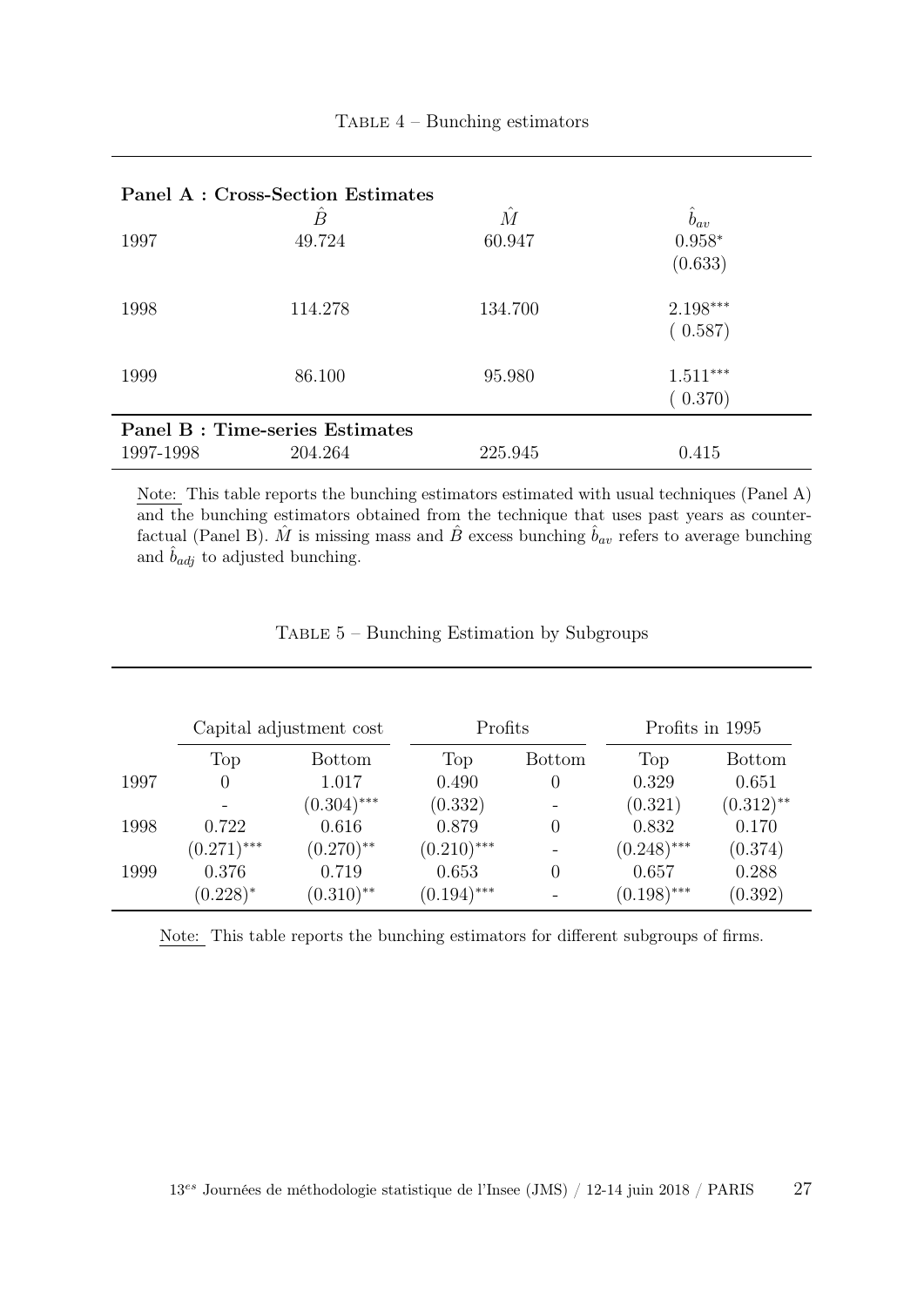| Adjustment cost, Incentives, Ability to bunch |                          |                                   |                     |                     |                         |                        |  |  |  |
|-----------------------------------------------|--------------------------|-----------------------------------|---------------------|---------------------|-------------------------|------------------------|--|--|--|
|                                               |                          | Low adjustment<br>cost of capital |                     | Large profit        | Large profit<br>in 1995 |                        |  |  |  |
|                                               | (1)                      | (2)<br>FE                         | (3)                 | (4)<br>FE           | (5)                     | (6)<br>FE              |  |  |  |
| Compliers                                     | $0.0364**$<br>(0.0152)   | $0.0341**$<br>(0.0133)            | 0.00519<br>(0.0133) | 0.00144<br>(0.0133) | $-0.00906$<br>(0.0133)  | $-0.0123$<br>(0.0103)  |  |  |  |
| Observations                                  | 6344                     | 6277                              | 6405                | 6338                | 5424                    | 5378                   |  |  |  |
| Production function characteristics           |                          |                                   |                     |                     |                         |                        |  |  |  |
|                                               |                          | Large elasticity                  |                     | Large elasticity    |                         | Large elasticity       |  |  |  |
|                                               |                          | wrt K                             |                     | wrt L               |                         | wrt M                  |  |  |  |
| [1em] Compliers                               | $-0.0404***$<br>(0.0144) | $-0.0387***$<br>(0.0135)          | 0.00849<br>(0.0131) | 0.00890<br>(0.0139) | $0.0363**$<br>(0.0152)  | $0.0354**$<br>(0.0142) |  |  |  |
| Observations                                  | 6344                     | 6277                              | 6344                | 6277                | 6344                    | 6277                   |  |  |  |

#### <span id="page-27-0"></span>Adjustment cost, Incentives, Ability to bunch

Note: This table estimates the different characteristics of the bunchers compared to other firms that were eligible to bunching. Firms eligible to bunching are the firms that were above threshold in the manipulation region in years during which there was no incentives to bunch. Characteristics of the bunchers are identified following [Diamond and Person](#page-13-2) [\(2016\)](#page-13-2) technique. Variables are centered with the mean of the variable in the region just below the manipulating region : Turnover in 45000-47600. Standard errors reported in parentheses are obtained by bootstrapping 500 times the test for the difference of characteristics. Columns (2) (4) and (6) report estimation with region and 16 industry fixed effects. Output elasticities are computed following [\(Levinsohn and Petrin, 2003\)](#page-13-13) estimation procedure. Adjustment cost of capital is determined from [\(Asker, Collard-Wexler, and Loecker, 2014\)](#page-12-0) estimation procedure.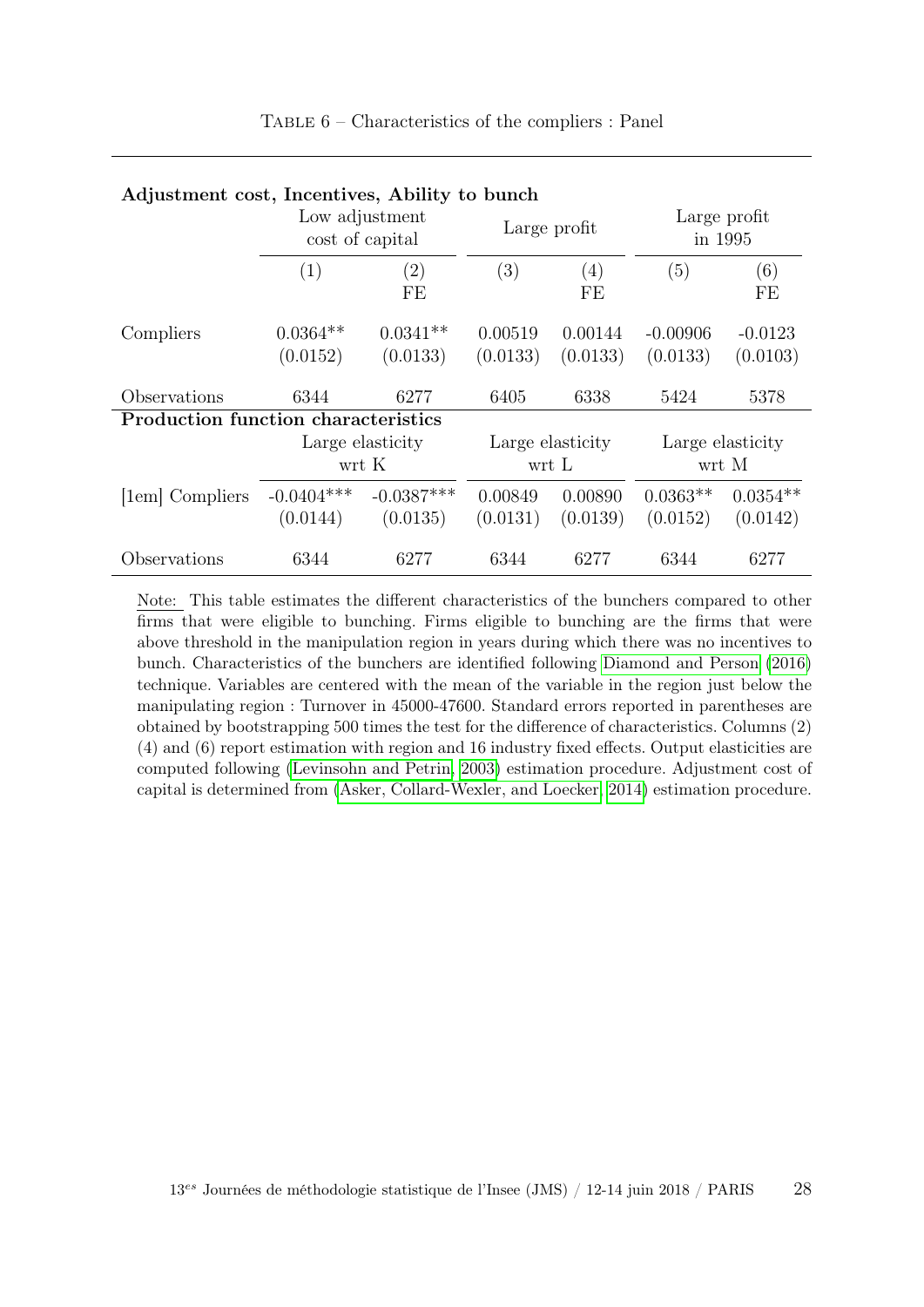<span id="page-28-0"></span>

| Adjustment cost, Incentives, Ability to bunch |                                   |                   |          |                  |                         |                  |  |  |  |
|-----------------------------------------------|-----------------------------------|-------------------|----------|------------------|-------------------------|------------------|--|--|--|
|                                               | Low adjustment<br>cost of capital |                   |          | Large profit     | Large profit<br>in 1995 |                  |  |  |  |
|                                               | (1)                               | $\left( 2\right)$ | (3)      | (4)              | (5)                     | (6)              |  |  |  |
|                                               |                                   | FE                |          | FE               |                         | FE               |  |  |  |
| Compliers                                     | $0.0364**$                        | $0.0341**$        | 0.00519  | 0.00144          | $-0.00906$              | $-0.0123$        |  |  |  |
|                                               | (0.0152)                          | (0.0133)          | (0.0133) | (0.0133)         | (0.0133)                | (0.0103)         |  |  |  |
| Observations                                  | 6344                              | 6277              | 6405     | 6338             | 5424                    | 5378             |  |  |  |
| Production function characteristics           |                                   |                   |          |                  |                         |                  |  |  |  |
|                                               | Large elasticity                  |                   |          | Large elasticity |                         | Large elasticity |  |  |  |
|                                               |                                   | wrt K             |          | wrt L            |                         | wrt M            |  |  |  |
| [1em] Compliers                               | $-0.0404***$                      | $-0.0387***$      | 0.00849  | 0.00890          | $0.0363**$              | $0.0354**$       |  |  |  |
|                                               | (0.0144)                          | (0.0135)          | (0.0131) | (0.0139)         | (0.0152)                | (0.0142)         |  |  |  |
| Observations                                  | 6344                              | 6277              | 6344     | 6277             | 6344                    | 6277             |  |  |  |

Note: This table estimates the different characteristics of the bunchers compared to other firms that were eligible to bunching. Firms eligible to bunching are the firms that were above threshold in the manipulation region in years during which there was no incentives to bunch. Characteristics of the bunchers are identified following [Diamond and Person](#page-13-2) [\(2016\)](#page-13-2) technique. Standard errors reported in parentheses are obtained by bootstrapping 500 times the test for the difference of characteristics. Columns (2) (4) and (6) report estimation with region and 16 industry fixed effects. Output elasticities are computed following [\(Levinsohn and](#page-13-13) [Petrin, 2003\)](#page-13-13) estimation procedure. Adjustment cost of capital is determined from [\(Asker,](#page-12-0) [Collard-Wexler, and Loecker, 2014\)](#page-12-0) estimation procedure.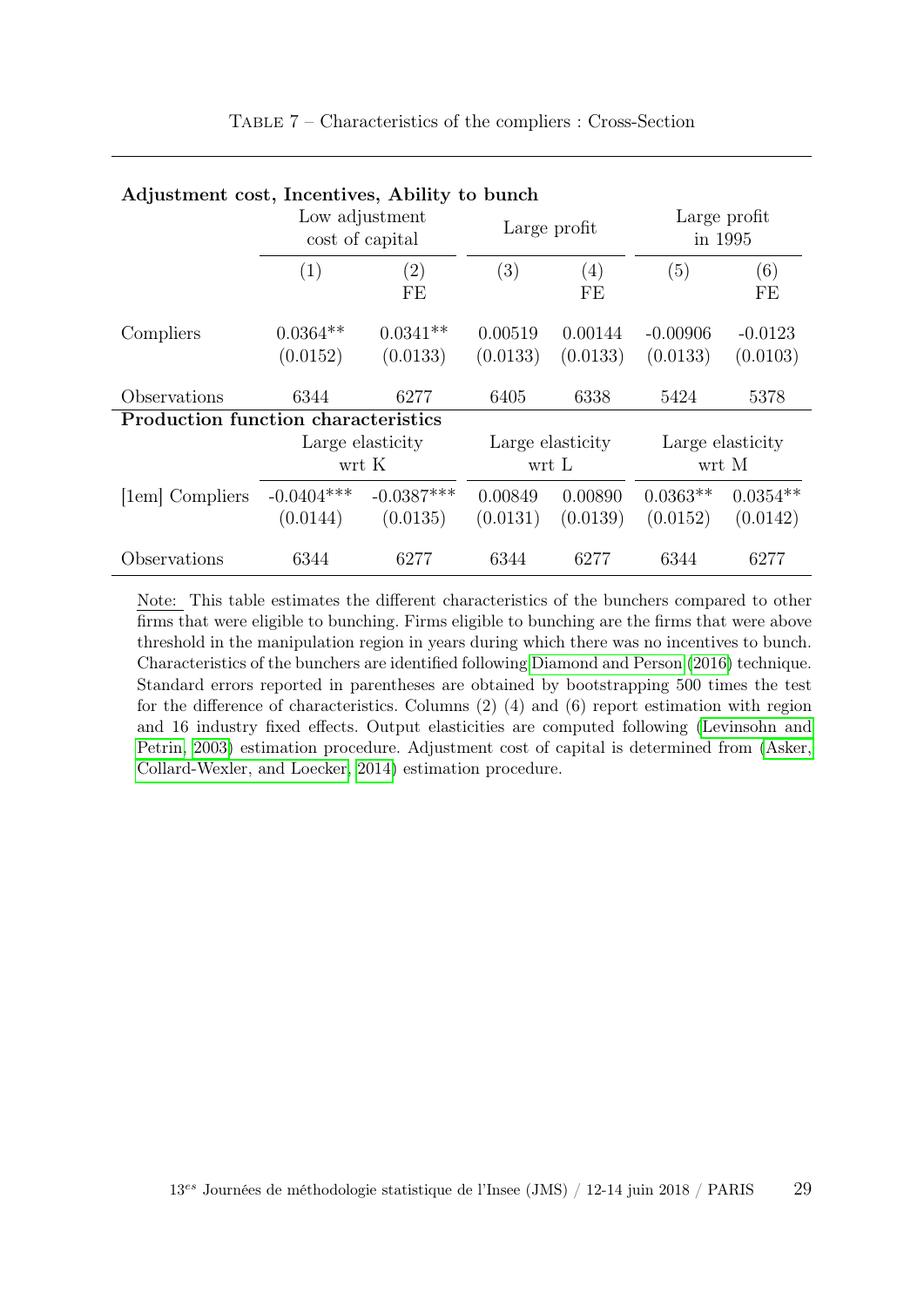| Adjustment cost and incentives to bunch |                                   |                           |                        |                           |                         |                           |                         |                       |
|-----------------------------------------|-----------------------------------|---------------------------|------------------------|---------------------------|-------------------------|---------------------------|-------------------------|-----------------------|
|                                         | Low adjustment<br>cost of capital |                           | Large profit           |                           | Large profit<br>in 1995 |                           | Large profit<br>in 1996 |                       |
|                                         | $\left( 1\right)$                 | $\left( 2\right)$<br>FE   | (3)                    | (4)<br>FE                 | (5)                     | (6)<br>FE                 | (7)                     | (8)<br>FE             |
| Compliers                               | $0.205**$<br>(0.0797)             | $0.154*$<br>(0.0834)      | $0.270***$<br>(0.0550) | $0.222***$<br>(0.0588)    | $0.181***$<br>(0.0477)  | $0.147***$<br>(0.0553)    | $0.358***$<br>(0.0671)  | $0.324**$<br>(0.0639) |
| Observations                            | 906                               | 906                       | 912                    | 912                       | 801                     | 801                       | 834                     | 834                   |
| Production function characteristics     |                                   |                           |                        |                           |                         |                           |                         |                       |
|                                         |                                   | Large elasticity<br>wrt K |                        | Large elasticity<br>wrt L |                         | Large elasticity<br>wrt M |                         |                       |
| [1em] Compliers                         | $-0.0512$<br>(0.0695)             | $-0.0171$<br>(0.0831)     | $-0.0118$<br>(0.0789)  | $-0.0417$<br>(0.0907)     | $0.191**$<br>(0.0752)   | $0.155*$<br>(0.0831)      |                         |                       |
| Observations                            | 906                               | 906                       | 906                    | 906                       | 906                     | 906                       |                         |                       |

#### Adjustment cost and Incentives to bunch

TABLE 9 – Consequences of manipulation : panel

<span id="page-29-0"></span>

|                 | (1)                   | (2)                 | (3)                  | (4)                      | (5)                       |
|-----------------|-----------------------|---------------------|----------------------|--------------------------|---------------------------|
|                 | Turnover              |                     | Sold production      | Change in<br>inventories | Capitalized<br>production |
| bs <sub>1</sub> | $-73.65**$<br>(33.98) | $-443.4$<br>(327.9) | $-617.5*$<br>(325.6) | $85.83*$<br>(50.59)      | 88.32***<br>(21.99)       |
| Observations    | 4809                  | 4809                | 4809                 | 4809                     | 4809                      |

Note: This table estimates the consequences of bunching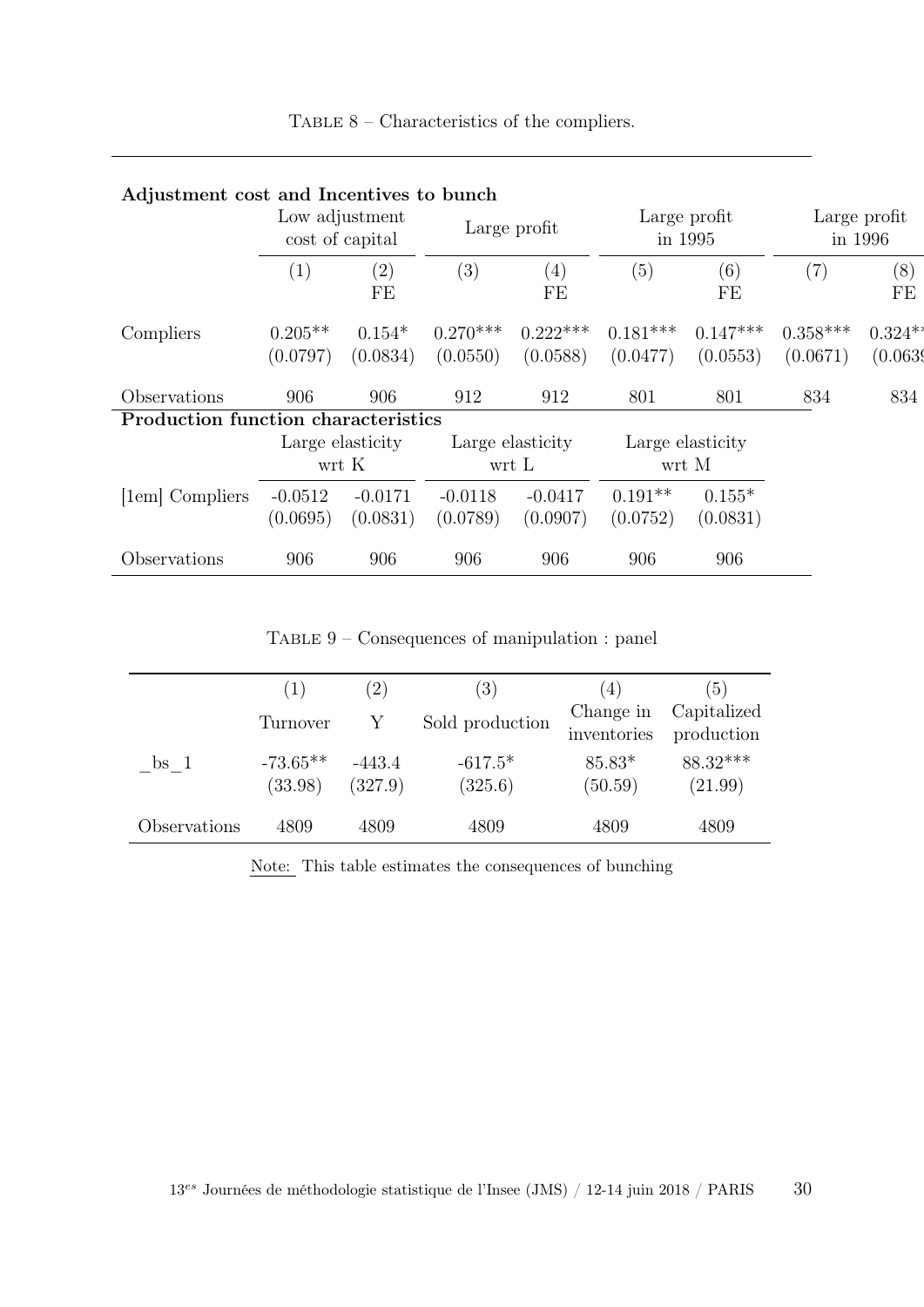<span id="page-30-0"></span>

|                 | $\left(1\right)$                     | (2)                     | (3)                     | $\overline{4}$           | $\left(5\right)$          |
|-----------------|--------------------------------------|-------------------------|-------------------------|--------------------------|---------------------------|
|                 | Turnover                             |                         | Sold production         | Change in<br>inventories | Capitalized<br>production |
| bs <sub>1</sub> | $-7.59496e+22***$<br>$(1.89253e+21)$ | $-4591.6***$<br>(636.6) | $-4750.3***$<br>(625.3) | $150.0**$<br>(64.21)     | 8.700<br>(41.28)          |
| Observations    | 5685                                 | 2274                    | 2274                    | 2274                     | 2274                      |

TABLE  $10$  – Consequences of manipulation : cross section

Note: This table estimates the consequences of bunching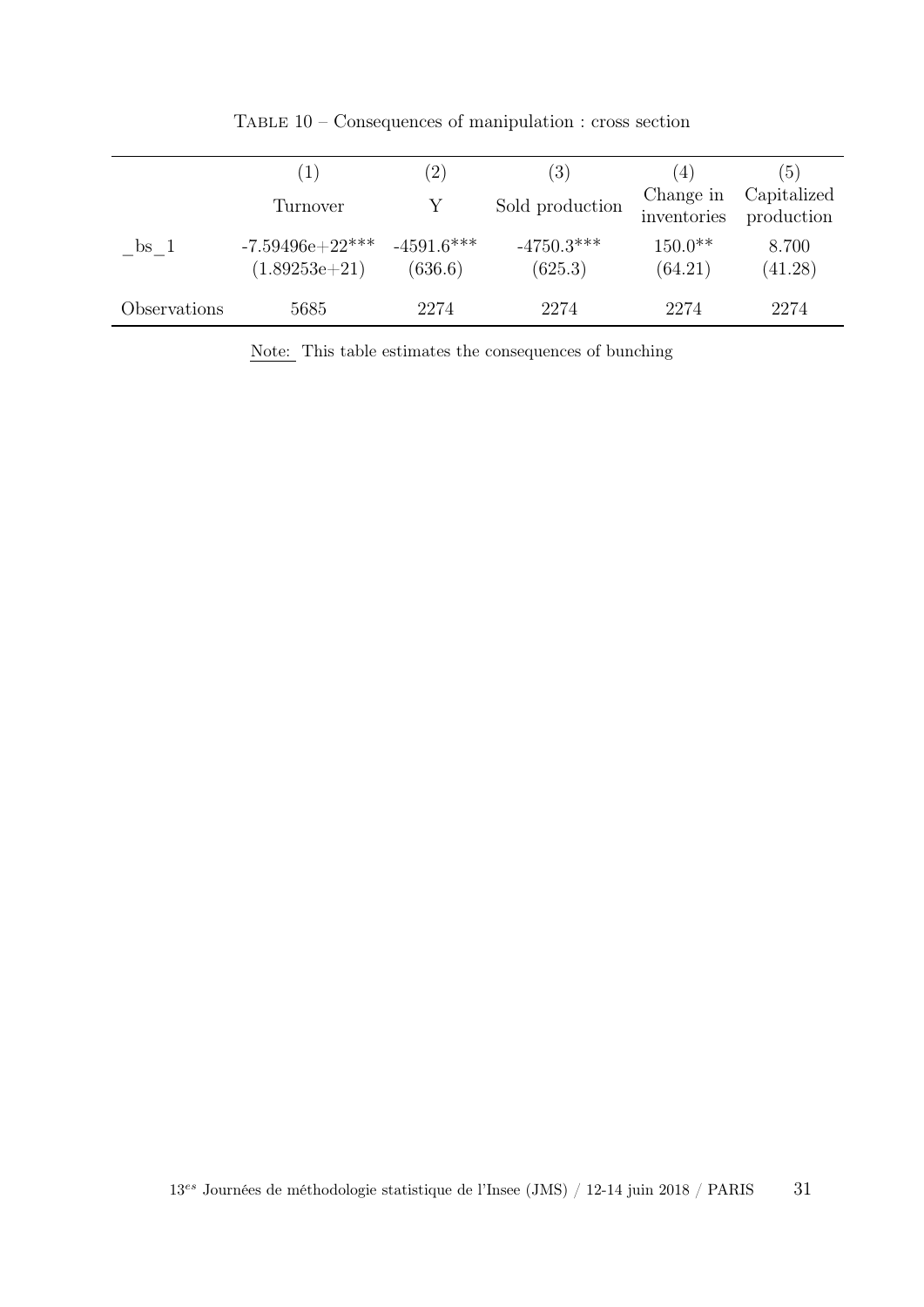## C Appendix

<span id="page-31-0"></span>

| Adjustment cost, Incentives, Ability to bunch |                                   |                         |                       |                       |                     |  |
|-----------------------------------------------|-----------------------------------|-------------------------|-----------------------|-----------------------|---------------------|--|
|                                               | Low adjustment<br>cost of capital |                         | Large profit          |                       | Large p<br>in 199   |  |
|                                               | (1)                               | $\left( 2\right)$<br>FE | (3)                   | (4)<br>FE             | (5)                 |  |
| Compliers                                     | $0.0495***$<br>(0.0174)           | $0.0464***$<br>(0.0160) | $0.0277*$<br>(0.0146) | $0.0237*$<br>(0.0143) | 0.00351<br>(0.0165) |  |
| Observations                                  | 4439                              | 4386                    | 4494                  | 4441                  | 3881                |  |
| Production function characteristics           |                                   |                         |                       |                       |                     |  |
|                                               | Large elasticity                  |                         | Large elasticity      |                       | Large elas          |  |
|                                               | wrt K                             |                         | wrt L                 |                       | wrt N               |  |
| [1em] Compliers                               | $-0.0526***$                      | $-0.0492***$            | $-0.00200$            | $-0.00163$            | $0.0598***$         |  |
|                                               | (0.0184)                          | (0.0187)                | (0.0188)              | (0.0173)              | (0.0185)            |  |
| Observations                                  | 4439                              | 4386                    | 4439                  | 4386                  | 4439                |  |

#### Table C.1 – Characteristics of the Compliers : Panel

Note: This table estimates the different characteristics of the bunchers compared to other firms that were eligible to bunching. The sample is restricted to firms without extreme values of input shares. Firms eligible to bunching are the firms that were above threshold in the manipulation region in years during which there was no incentives to bunch. Characteristics of the bunchers are identified adapting [Diamond and Person](#page-13-2) [\(2016\)](#page-13-2) technique to the time series setting. Variables are centered with the mean of the variable in the region just below the manipulating region : Turnover in 45000-47600. Standard errors reported in parentheses are obtained by bootstrapping 500 times the test for the difference of characteristics. Columns (2) (4) and (6) report estimation with region and 16 industry fixed effects. Output elasticities are computed following [\(Levinsohn and Petrin, 2003\)](#page-13-13) estimation procedure. Adjustment cost of capital is determined from [\(Asker, Collard-Wexler, and Loecker, 2014\)](#page-12-0) estimation procedure.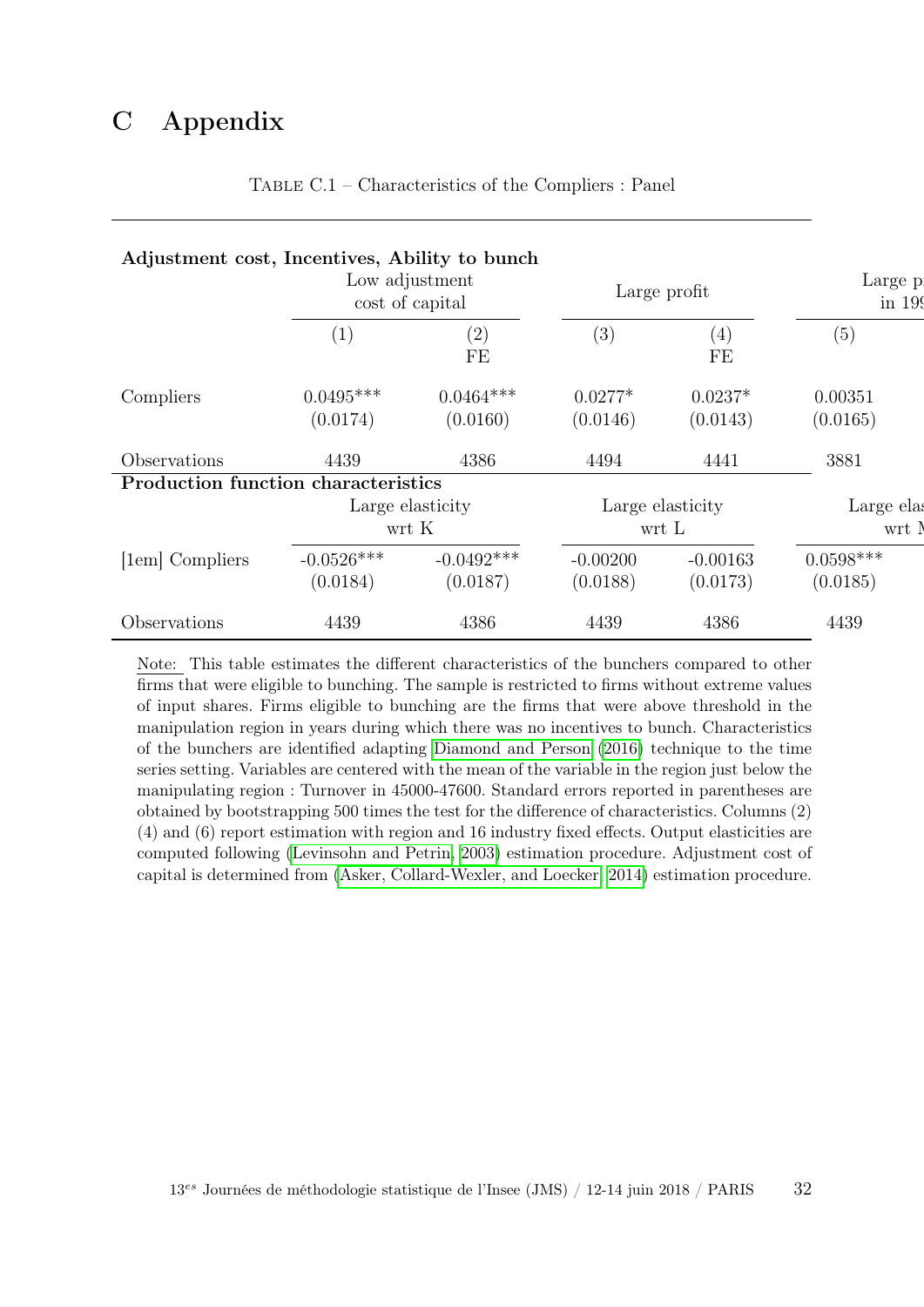| Adjustment cost and Incentives to bunch |                                   |                         |                        |                                      |                         |                        |                         |                       |
|-----------------------------------------|-----------------------------------|-------------------------|------------------------|--------------------------------------|-------------------------|------------------------|-------------------------|-----------------------|
|                                         | Low adjustment<br>cost of capital |                         | Large profit           |                                      | Large profit<br>in 1995 |                        | Large profit<br>in 1996 |                       |
|                                         | (1)                               | $\left( 2\right)$<br>FE | (3)                    | (4)<br>FE                            | (5)                     | (6)<br>FE              | (7)                     | (8)<br>FE             |
| Compliers                               | $0.205**$<br>(0.0797)             | $0.154*$<br>(0.0834)    | $0.270***$<br>(0.0550) | $0.222***$<br>(0.0588)               | $0.181***$<br>(0.0477)  | $0.147***$<br>(0.0553) | $0.358***$<br>(0.0671)  | $0.324**$<br>(0.0639) |
| Observations                            | 906                               | 906                     | 912                    | 912                                  | 801                     | 801                    | 834                     | 834                   |
| Production function characteristics     |                                   |                         |                        |                                      |                         |                        |                         |                       |
|                                         | Large elasticity                  |                         |                        | Large elasticity<br>Large elasticity |                         |                        |                         |                       |
|                                         | wrt K                             |                         | wrt L                  |                                      | wrt M                   |                        |                         |                       |
| [1em] Compliers                         | $-0.0512$<br>(0.0695)             | $-0.0171$<br>(0.0831)   | $-0.0118$<br>(0.0789)  | $-0.0417$<br>(0.0907)                | $0.191**$<br>(0.0752)   | $0.155*$<br>(0.0831)   |                         |                       |
| Observations                            | 906                               | 906                     | 906                    | 906                                  | 906                     | 906                    |                         |                       |

#### <span id="page-32-0"></span>Adjustment cost and Incentives to bunch

Note: This table estimates the different characteristics of the bunchers in 1997 compared to other firms that were eligible to bunching. Firms eligible to bunching are the firms that were above threshold in the manipulation region in years during which there was no incentives to bunch. Characteristics of the bunchers are identified following [Diamond and Person](#page-13-2) [\(2016\)](#page-13-2) technique. Standard errors reported in parentheses are obtained by bootstrapping 500 times the test for the difference of characteristics. Column  $(2)$  (4) and (6) report estimation with region and 16 industry fixed effects. Output elasticities are computed following [\(Levinsohn and](#page-13-13) [Petrin, 2003\)](#page-13-13) estimation procedure. Adjustment cost of capital is determined from [\(Asker,](#page-12-0) [Collard-Wexler, and Loecker, 2014\)](#page-12-0) estimation procedure.

<span id="page-32-1"></span>

|                 | (1)                   | (2)                 | (3)                  | 4                        | $\left(5\right)$          |
|-----------------|-----------------------|---------------------|----------------------|--------------------------|---------------------------|
|                 | Turnover              |                     | Sold production      | Change in<br>inventories | Capitalized<br>production |
| bs <sub>1</sub> | $-88.63**$<br>(39.88) | $-265.1$<br>(312.8) | $-505.3*$<br>(304.9) | $152.5***$<br>(69.70)    | 87.79***<br>(31.13)       |
| Observations    | 3692                  | 3692                | 3692                 | 3692                     | 3692                      |

Table C.3 – Consequences of manipulation : panel

Note: This table estimates bunchers' choices. The sample is restricted to firms without extreme values of input shares.